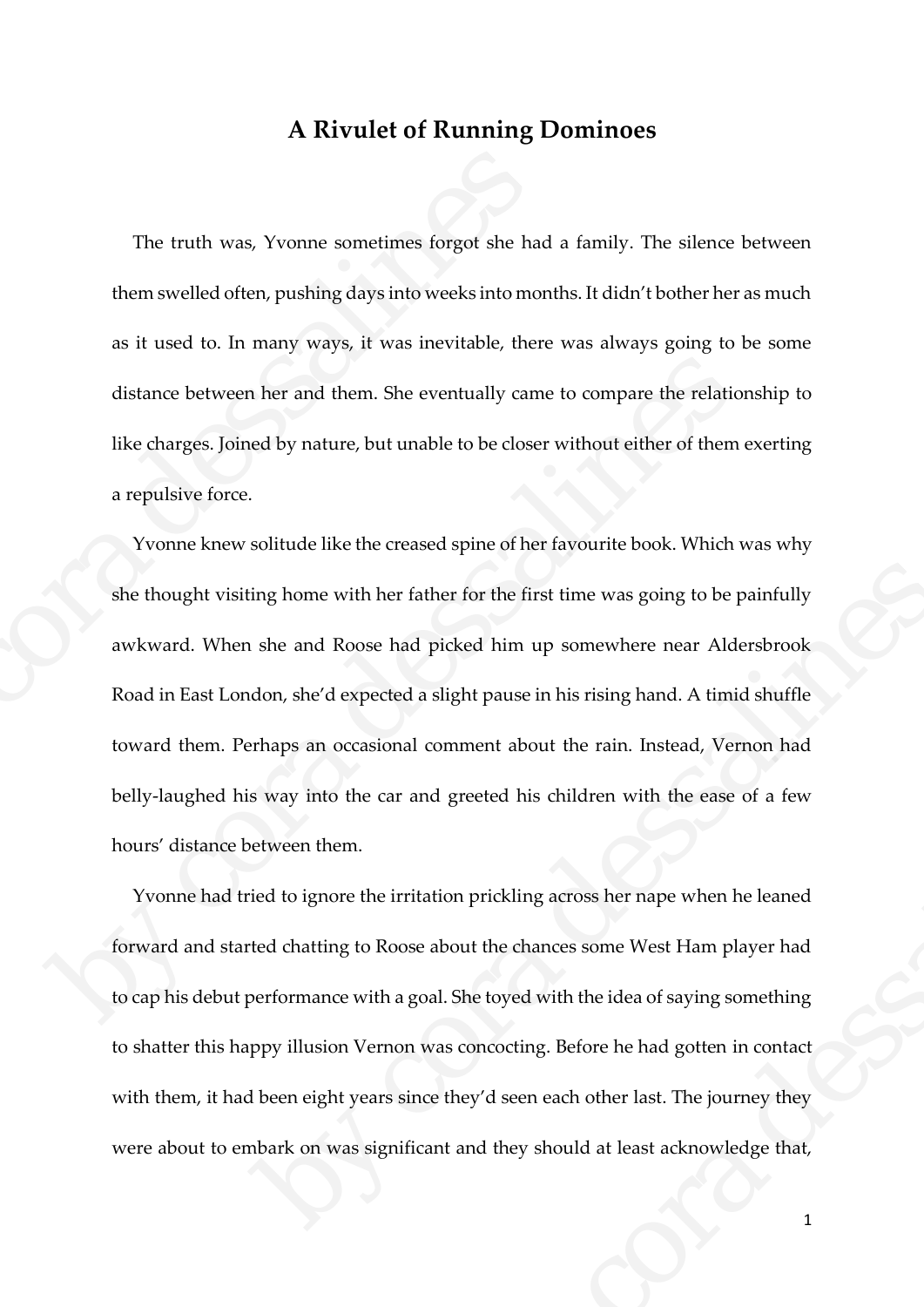not contain the conversation within shallow waters. But she had finally agreed to go on this trip with him, and promised herself it wouldn't be to fight.

Yvonne had eyed the rear-view mirror, scanning for anything her father might have thought to bring for his own party. 'Where's your suitcase?' she'd asked him. 'We're not gonna be back for another three weeks.'

Trust Vernon to come unprepared. Meanwhile, she and Roose had spent hours agonising over what to take, what was appropriate for their father's homecoming celebration. Roose bought gifts for their cousin's children, who had apparently begged for toys that couldn't be found anywhere else. They packed occasion wear, though Luan said they didn't really need to, that people would just be wearing casual clothing. But this was going to be their first time visiting their extended family, and both of them just felt odd not wearing something to make a good first impression. on this trip with him, and promised herself it wouldn'<br>Yvonne had eyed the rear-view mirror, scanning for<br>thought to bring for his own party. 'Where's your sui<br>not gonna be back for another three weeks.'<br>Trust Vernon to co Trust Vernon to come unprepared. Meanwhile, she and Roose had spent agonising over what to take, what was appropriate for their father's homec celebration. Roose bought gifts for their cousin's children, who had apparently didn't really need to, that people would just be wearing casual<br>s was going to be their first time visiting their extended family, and<br>felt odd not wearing something to make a good first impression.<br>and waved a hand like h

'Ah.' Vernon had waved a hand like he was clearing a pungent scent. 'There's no sense in me carrying big heavy luggage around. Whatever I need, I'll buy when I'm home.'

Yvonne had shaken her head. It was this attitude that she both loved and hated most about her father. The ability to treat everything in his life as transient, too burdensome to warrant a second thought. round. Whatever I need, I'll buy when I'm<br>his attitude that she both loved and hated<br>eat everything in his life as transient, too<br>.<br>She wondered how Vernon could spend the<br>uran's greatest hits without any shame or<br>"Ordinar

Now, thirty-five thousand miles high, she wondered how Vernon could spend the majority of the journey belting Duran Duran's greatest hits without any shame or extrospective awareness. When he got to "Ordinary World," Roose's patience frayed.

 $\overline{2}$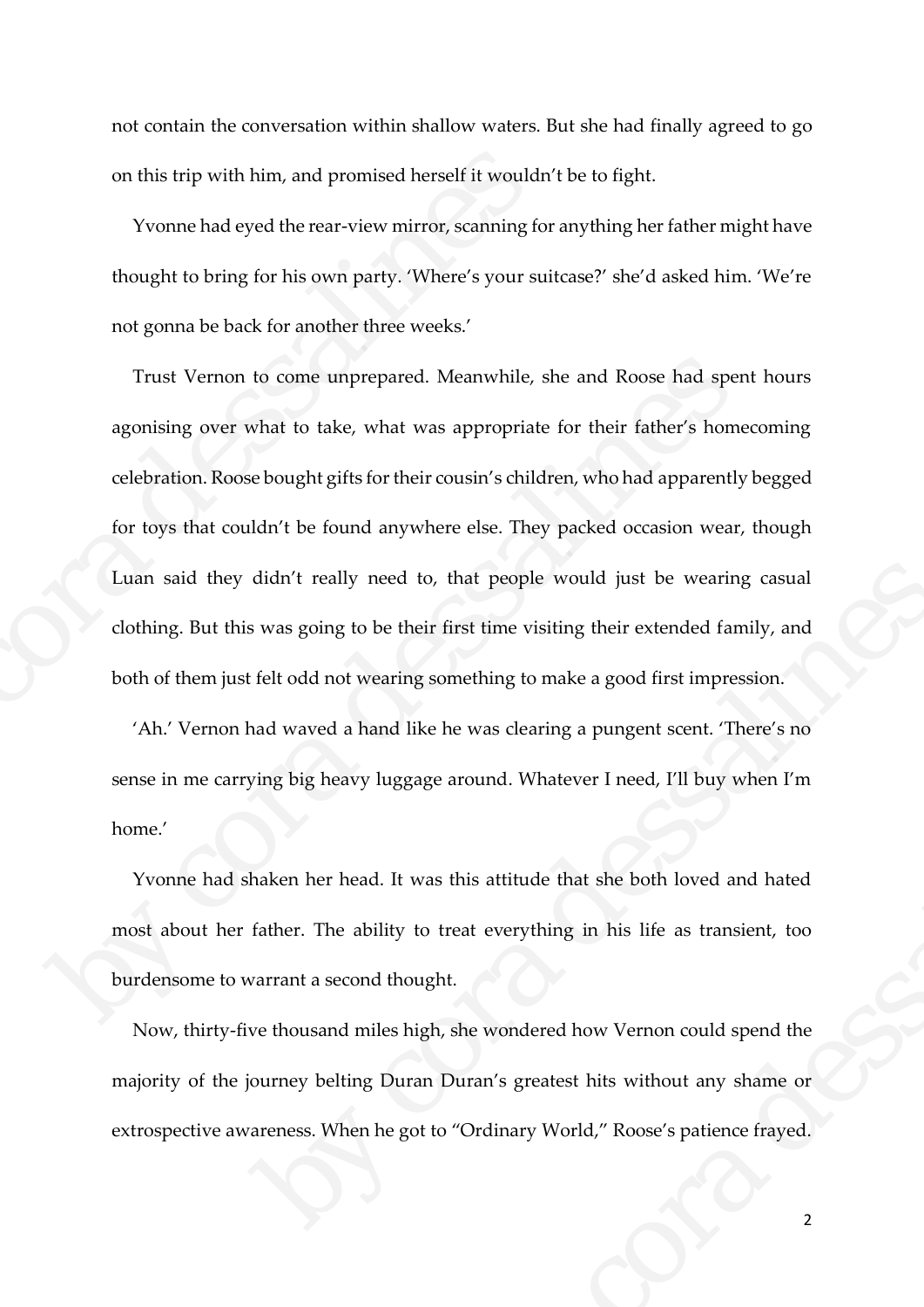'Dad, please,' he said. He pulled his headphones back to cast Vernon a desperate look. "Posthumous Forgiveness" leaked through the earpieces and Yvonne's brows shot up in pleasant surprise that her brother, of all people, was listening to Tame Impala. 'It's an eleven-hour flight. People are tired.'

'And that's my concern how? These lot will have all the time in the world to rest up when they're at the beach. We here for *my* party, let me celebrate however *I* want.'

Vernon kissed his teeth with a sharpness that felt like lacerations to the skin. His voice had gradually risen while speaking, causing Roose to instinctively lean away, curl into himself. Yvonne watched her brother increase the volume on his phone and rest his head against the window again. She briefly thought about telling Vernon to watch his tone. But that would only make him shout. look. "Posthumous Forgiveness" leaked through the<br>shot up in pleasant surprise that her brother, of all<br>Impala. Tt's an eleven-hour flight. People are tired.'<br>'And that's my concern how? These lot will have all<br>when they'r when they're at the beach. We here for my party, let me celebrate however  $I$  we Vernon kissed his teeth with a sharpness that felt like lacerations to the skinding of the skin voice had gradually risen while speaking, ca

Vernon reached for his can of beer, pouring it into the plastic cup. After downing it in one go, he patted Yvonne's arm.

'Ask the lady for another one, will you, little horror?' he said and rattled the ice cubes inside.

Yvonne sighed, her curly fringe billowing. He'd already drained four beers before they even boarded the flight. Which she and Roose had paid for, of course. Plus, she'd been ordering more than a few for herself. She didn't want to annoy the flight attendant. inst the window again. She briefly thought about telling Vernon to<br>tut that would only make him shout.<br>At dor his can of beer, pouring it into the plastic cup. After downing it<br>ted Yvonne's arm.<br>For another one, will you, u, little horror?' he said and rattled the ice<br>ing. He'd already drained four beers before<br>nd Roose had paid for, of course. Plus, she'd<br>self. She didn't want to annoy the flight<br>ou know she ain't gonna listen to me.' He

'Can't you get it yourself?'

Her father looked at her pointedly. 'You know she ain't gonna listen to me.' He rattled the cup again.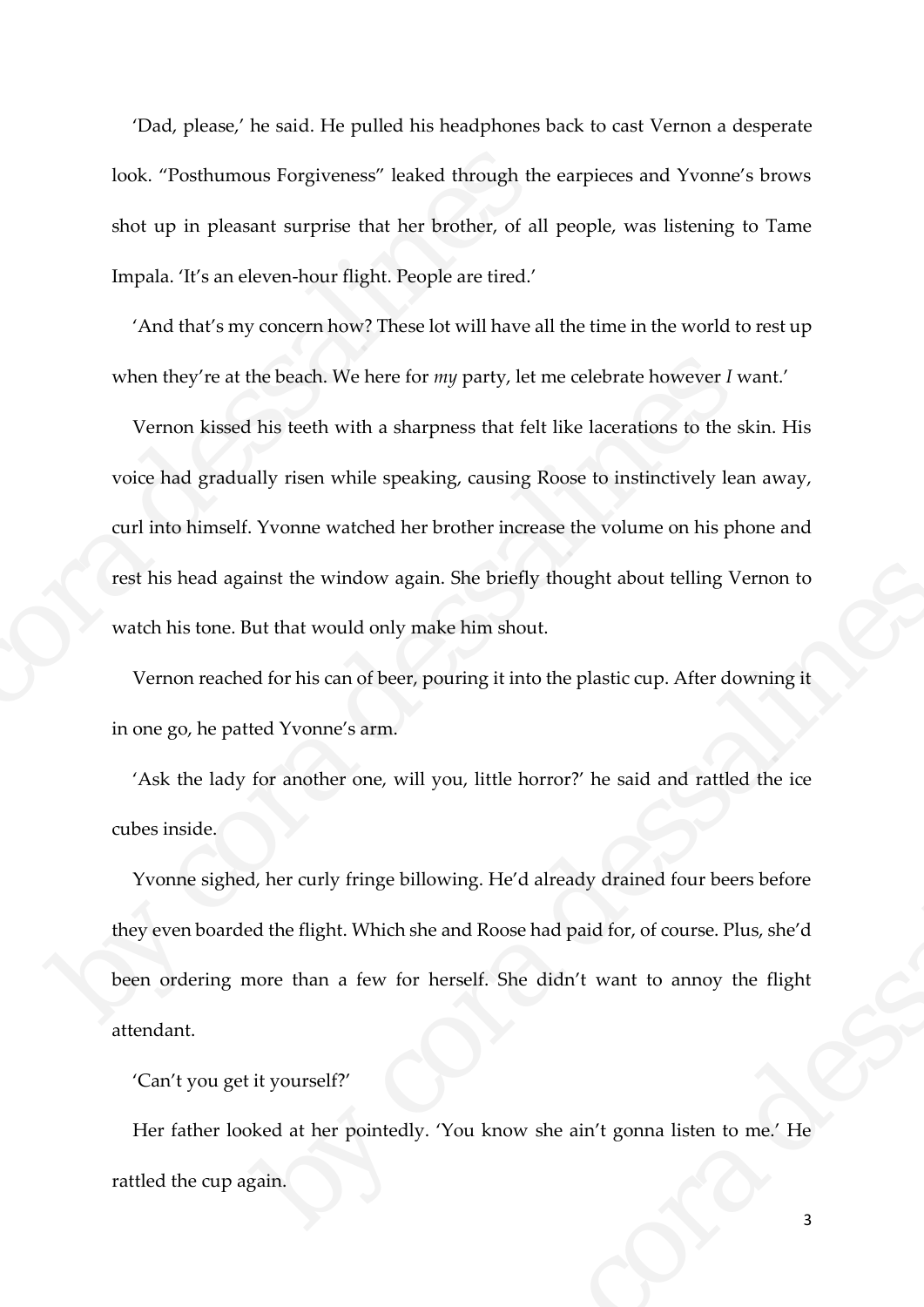$'Dad -'$ 

'Come on, it's free, isn't it?'

'That's not the point. They're probably keeping an eye on us. I don't wanna get kicked off the flight.'

Her father rose slightly. 'They're too busy gossiping to notice us. Come, now, liven up a little! When's the next time we'll be able to have a trip like this?'

Yvonne took it begrudgingly. He was right about that. Though rather than pure sentiment, it was more her own guilt, a sense she owed her father something, that propelled her to take the cup.

She bent sideways and peered down the aisle. The flight attendants were chatting to each other, checking the aisles every so often. One attendant turned and Yvonne took the moment to flag her down. The woman quickly finished her conversation and started ambling down the aisle. Dimples pocketed her cheeks when she smiled and, for just a flash, it was Abidemi walking toward her. Yvonne's heart constricted. She'd temporarily taken her engagement ring off, kept it on a chain around her neck until she found the right moment to tell her father. All the while she ached for Abi's presence now that she was actually on the plane. Now that this journey was real. That's not the point. They're probably keeping at kicked off the flight.'<br>That's not the point. They're probably keeping at kicked off the flight.'<br>Her father rose slightly. 'They're too busy gossiping<br>up a little! When's up a little! When's the next time we'll be able to have a trip like this?'<br>
Yvonne took it begrudgingly. He was right about that. Though rather that<br>
sentiment, it was more her own guilt, a sense she owed her father somet ways and peered down the aisle. The flight attendants were chatting<br>ecking the aisles every so often. One attendant turned and Yvonne<br>to flag her down. The woman quickly finished her conversation and<br>down the aisle. Dimple ward her. Yvonne's heart constricted. She'd<br>eff, kept it on a chain around her neck until<br>father. All the while she ached for Abi's<br>e plane. Now that this journey was real.<br>ndant said. She wasn't the one who'd been<br>rame ba

'Good evening, ma'am,' the flight attendant said. She wasn't the one who'd been serving her drinks. Yvonne glanced at her name badge. Lucy. 'How can I help you?'

'Can I get another drink? This one's for my dad again – promise.' She laughed, expecting Lucy to return it. Lucy only paused. She took in Vernon and Roose, a slight crease in her eyebrows.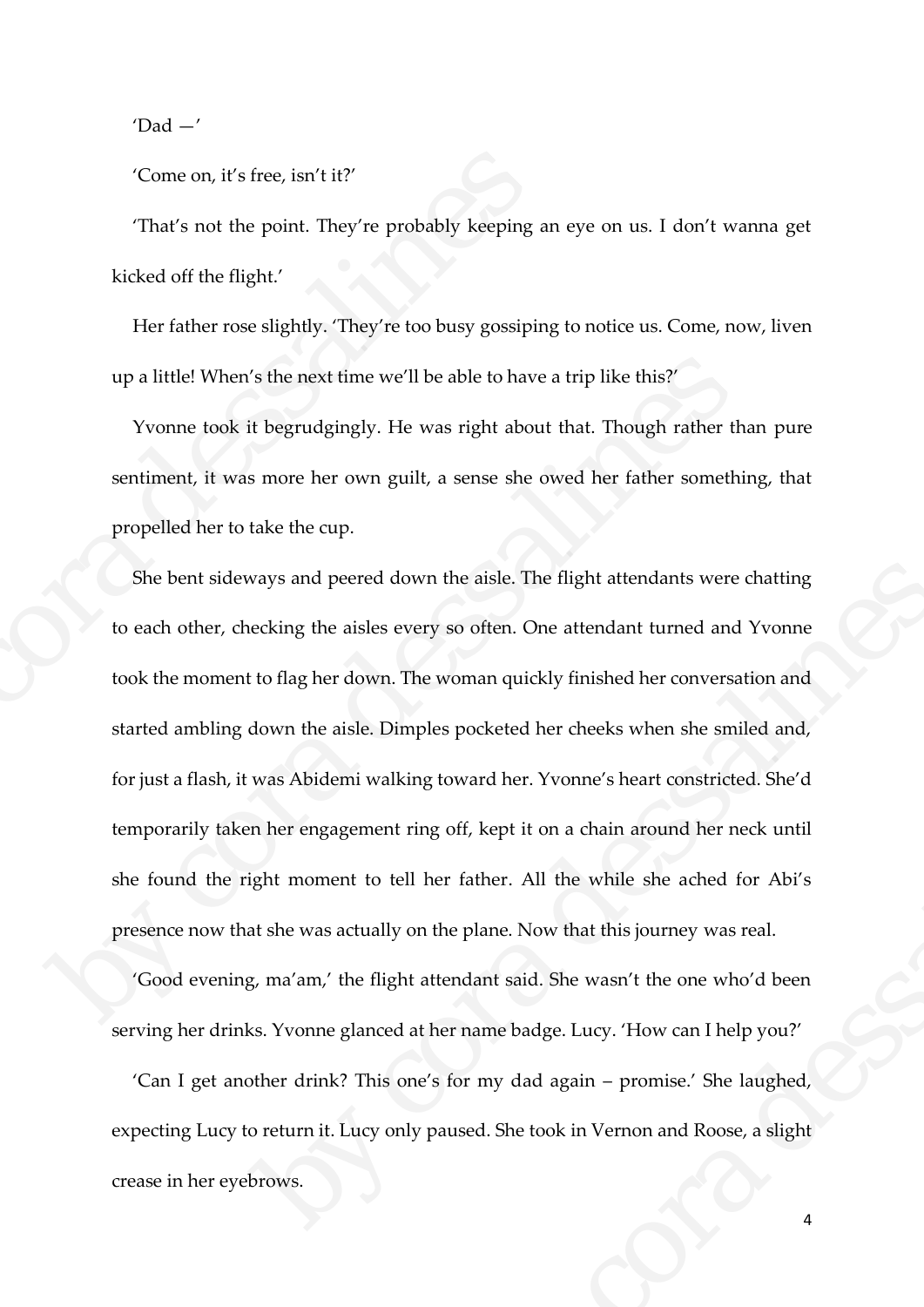'I'm sorry, ma'am, I'm afraid I'm going to have to refuse this time,' she said, her smile returning. 'I've been noticing you order quite a few now and, for your own wellbeing, I think it's best you stop.' smile returning. Tve been noticing you order quite a fivening, I think it's best you stop.'<br>
Vernon's head pitched sideways. Yvonne could see<br>
the corner of her eye, and groaned inwardly.<br>
"Stop for what? We're not botheri

Vernon's head pitched sideways. Yvonne could see tension clenched in his jaw from the corner of her eye, and groaned inwardly.

'Stop for what? We're not bothering anyone.' He searched the aisle exaggeratedly. 'I wonder if you're telling anyone else how to handle their drink.'

'Dad, just leave it.'

'Leave what?' Vernon's look was abrasive. 'I'm just asking her a question.'

Yvonne cast her eyes heavenward. 'Jesus Christ...' She turned to Lucy. 'I'm sorry. It's fine. We won't order anymore.'

Lucy pressed her lips together and nodded. She glanced at Vernon, then back to Yvonne, hesitating slightly before speaking.

'Are you okay?'

Yvonne stilled, slacklining between defensiveness and embarrassment. Lucy clearly meant her father and his behaviour. Wondered if he was a risk to Yvonne, Roose, and, by extension, the rest of the passengers. Moments like this reminded her how abnormal she was. She was okay, of course she was okay. Only because she was used to her father by now. Stop for what? We're not bothering anyone.' He searched the aisle exaggers<br>
T wonder if you're telling anyone else how to handle their drink.'<br>
'Dad, just leave it.'<br>
'Leave what?' Vernon's look was abrasive. T'm just ask er eyes heavenward. Jesus Christ...' She turned to Lucy. Tm sorry.<br>
't order anymore.'<br>
her lips together and nodded. She glanced at Vernon, then back to<br>
ng slightly before speaking.<br>
?<br>
d, slacklining between defensivene defensiveness and embarrassment. Lucy<br>
uur. Wondered if he was a risk to Yvonne,<br>
assengers. Moments like this reminded her<br>
course she was okay. Only because she was<br>
look Lucy directly in her eyes. 'Yeah, of<br>
who was sti

Yvonne smiled widely, made sure to look Lucy directly in her eyes. 'Yeah, of course.' She gestured her head at Vernon, who was still slinging daggers at the flight attendant. 'I'm sorry about him. We won't bother you again.'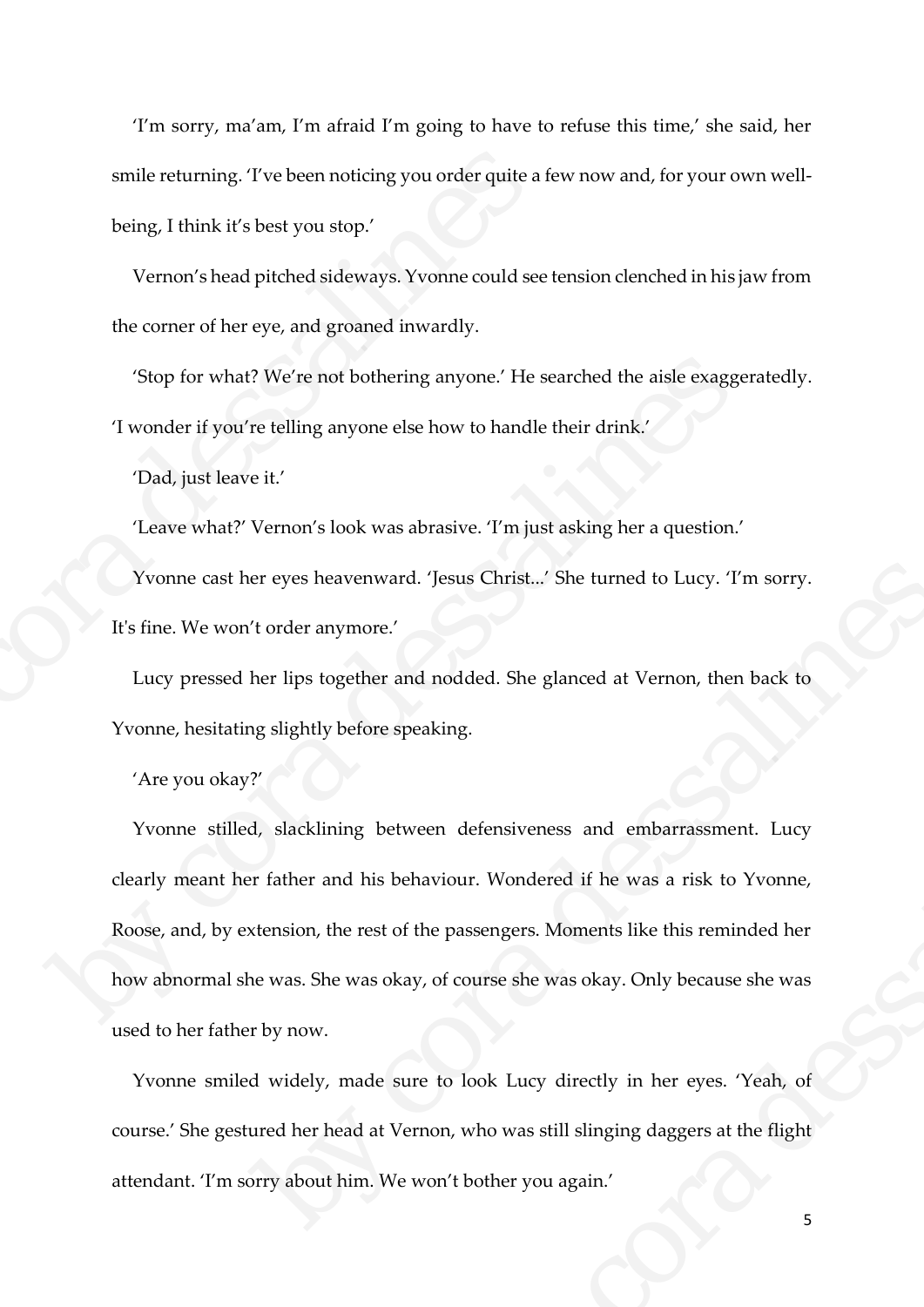Lucy didn't seem sure. Still, she stood, patting Yvonne's headrest before turning to leave. Vernon kissed his teeth at her departing back, muttering curses under his breath. Roose, who'd obviously been listening to the conversation, leaned over to nudge Yvonne with the heel of his trainer. A worried look travelled to her, passing unseen by Vernon sitting between them. She understood Roose's concern. Their father was a bolt of lightning, and it was anyone's guess when and where he would strike.

'You know, if you want us to spend this trip with you,' she muttered to Vernon, 'you need to stop sabotaging it before it's even bloody begun.'

Vernon grumbled indistinctively, but didn't challenge her. He remained relatively composed for the rest of the journey, though Lucy noticed it took until after the layover for Roose's shoulders to lower in repose. When they finally landed, Yvonne stopped short for a moment, humidity blanketing her. She let the throngs of passengers amble past with their suitcases. They made it. This was the beginning of a trip that would change her; she needed a moment to take that in. leave. Vernon kissed his teeth at her departing bac<br>breath. Roose, who'd obviously been listening to th<br>nudge Yvonne with the heel of his trainer. A worrie<br>unseen by Vernon sitting between them. She understo<br>was a bolt of was a bolt of lightning, and it was anyone's guess when and where he would a<br>
You know, if you want us to spend this trip with you,' she muttered to V<br>
You need to stop sabotaging it before it's even bloody begun.'<br>
Verno

They waited outside the tiny airport, its peach and blue hues looking more like the entrance of a swimming pool resort than an airport, until Luan arrived to pick them up. He hollered when he rolled the window down, his face breaking out into a toothy grin. It was frightening how much their cousin was the spitting image of his father, who in turn was an iteration of Vernon. Luan came out to greet everyone with a warmth that blurred all the years they hadn't met. e rest of the journey, though Lucy noticed it took until after the<br>e's shoulders to lower in repose. When they finally landed, Yvonne<br>or a moment, humidity blanketing her. She let the throngs of<br>e past with their suitcases moment to take that in.<br>
s peach and blue hues looking more like the<br>
an airport, until Luan arrived to pick them<br>
w down, his face breaking out into a toothy<br>
cousin was the spitting image of his father,<br>
Luan came out to

'Sa ka fete? Yuh lucky I came to pick you up, you noh,' he said, then chuckled. 'Chofè taksi tay ka demandez double si li tay tande aksan.'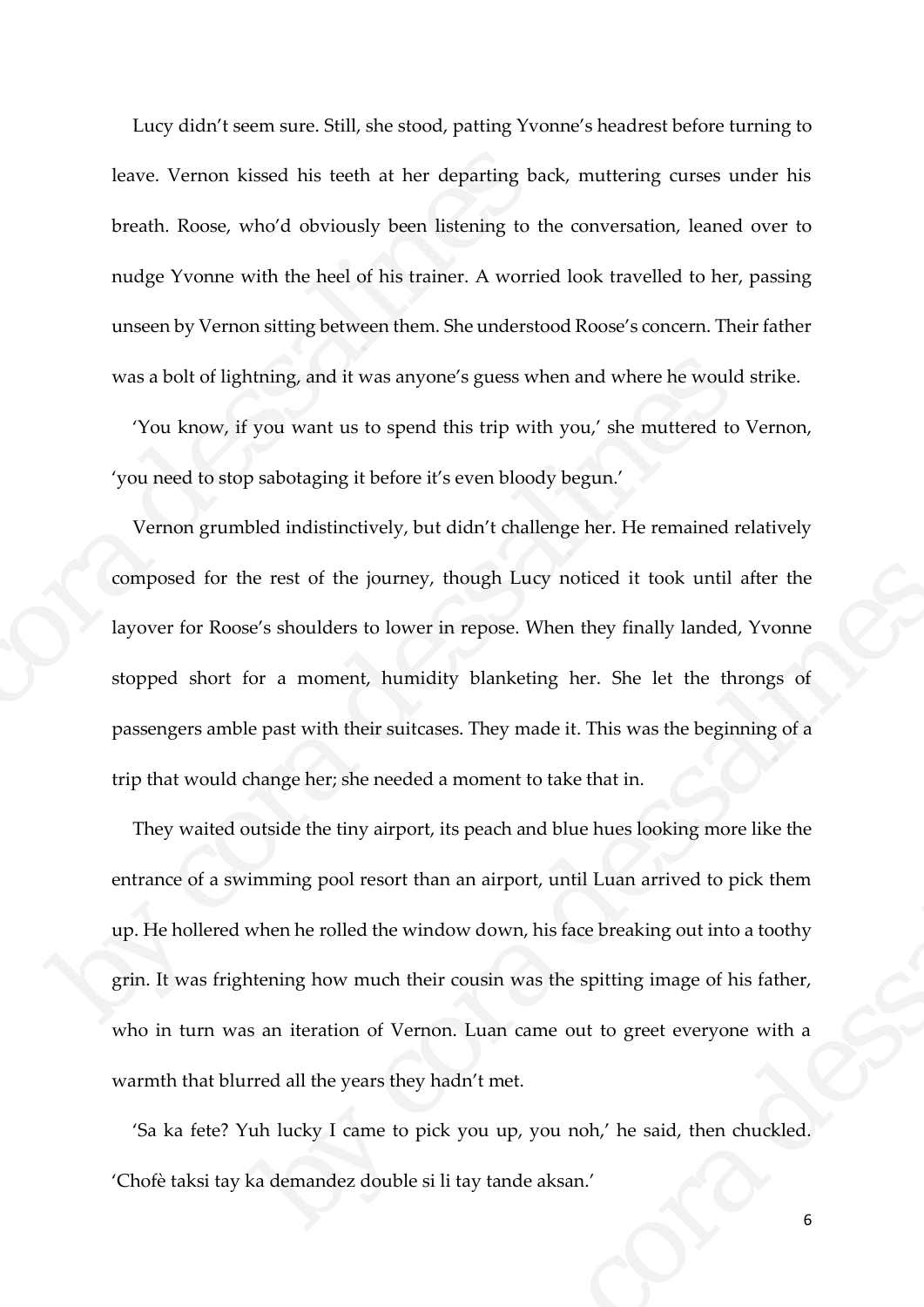Luan kept up his easy humour all the way back home. Looking back, Yvonne would realise that the drive to their cousin's house was the happiest moment of the whole trip. It was full of possibilities, options. Their holiday wasn't just for Vernon, but a moment for her and her family to come together for the first time, to stitch back forgotten threads. As the mountains fled by, she hoped that could be done without the dread of organising Vernon's long homecoming party. Later that evening, when Auntie Claire-Marie asked them to take care of the cooking for the second and third night of the party, it seemed unlikely. The celebration began in three days' time, and it would be wise for her and Roose to start preparing some of the food the day before. However, if she wanted time with her family to be properly peaceful, she would have to come another time. There was something she and her brother needed to do. realise that the drive to their cousin's house was the<br>trip. It was full of possibilities, options. Their holidar<br>moment for her and her family to come together for<br>forgotten threads. As the mountains fled by, she hop<br>the the dread of organising Vernon's long homecoming party. Later that evening.<br>
Auntie Claire-Marie asked them to take care of the cooking for the second and<br>
might of the party, it seemed unlikely. The celebration began in t

'Actually,' Yvonne said in response, 'me and Roose were thinking of doing Libation Walk on Sunday.'

## 'Ke sar?'

Auntie Claire-Marie had a ladle full of rice when she shot her gaze to Yvonne. She stopped halfway, some rice spilling onto the table. Yvonne felt instantaneously rude. It was her father's party after all, and both she and Roose should be doing their part in preparing for it. But they also needed to do this walk. As well as the party celebration, this is what they came here for. wanted time with her family to be properly peaceful, she would have<br>time. There was something she and her brother needed to do.<br>Dinne said in response, 'me and Roose were thinking of doing Libation<br>...<br>Marie had a ladle fu rice when she shot her gaze to Yvonne. She<br>the table. Yvonne felt instantaneously rude.<br>h she and Roose should be doing their part<br>ed to do this walk. As well as the party<br>or.<br>med, mistaking Auntie Claire-Marie's bold<br>med

Yvonne glanced at Roose, but he stiffened, mistaking Auntie Claire-Marie's bold manner for confrontation. Irritation wormed its way into her chest at her brother's constant diffidence. She quelled it and took the lead again.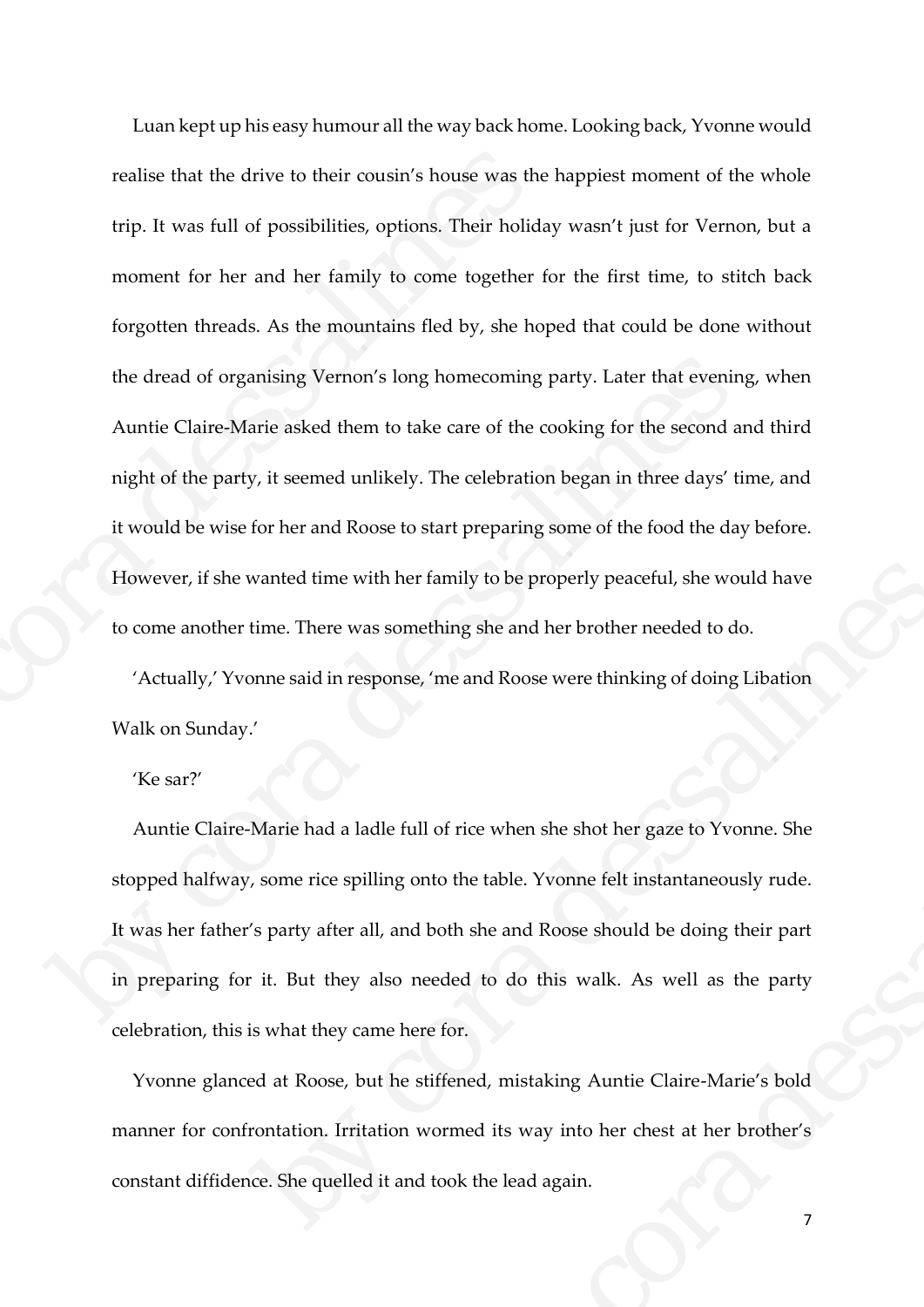'It's something we've been wanting to do since we booked the ticket,' said Yvonne. 'We can help you with the food when we come back.'

Jérôme, Luan's son, perked up, his face twisting. 'Yuh can't go all by yuhselves! It's dangerous during monsoon season.'

Luan nodded and scooped a portion of roasted manicou into his mouth. 'He's right,' Luan said after chewing. 'Sar kay pon trois neditan. Yuh goin' mash up yuhselves before you even reach the waterfall.'

'Why yuh want to tek yuhself up Libation Walk, anyway, doudou?' Auntie Claire-Marie added. 'Is the party not enough? And what about church?'

Yvonne wanted to say that it wasn't necessarily about that. Vernon's party was going to have enough dancing, food, and rum to last over a week. But it was going to be Vernon's week. Yvonne and her brother needed to do something just for them. We can help you with the food when we come back.<br>
Jérôme, Luan's son, perked up, his face twisting. Yu<br>
dangerous during monsoon season.'<br>
Luan nodded and scooped a portion of roasted 1<br>
right,' Luan said after chewing. 'S right,' Luan said after chewing. 'Sar kay pon trois neditan. Yuh goin' may uluselves before you even reach the waterfall.'<br>
"Why yuh want to tek yuhself up Libation Walk, anyway, doudou?' Auntie that are added. Ts the part by that it wasn't necessarily about that. Vernon's party was<br>ough dancing, food, and rum to last over a week. But it was going to<br>k. Yvonne and her brother needed to do something just for them.<br>Ha drifted off. She turned t

'It is...' Yolanda drifted off. She turned to Roose hoping he would help with an explanation.

He rubbed the back of his head. 'We just need something for ourselves,' he said. 'Before the party starts and there's no time. We'll go after church.'

'At least let me come with you, man,' said Luan. 'Ou pa sipohzae sotae par cou. Se say binten la famie.'

Yvonne agreed, but still remained quiet, not wanting to outright refuse his offer. When Luan could see there was no budging, he sighed deeply into his plate, muttering something else in Kwéyòl. ust need something for ourselves,' he said.<br>
e. We'll go after church.'<br>
aid Luan. 'Ou pa sipohzae sotae par cou. Se<br>
et, not wanting to outright refuse his offer.<br>
g, he sighed deeply into his plate, muttering<br>
8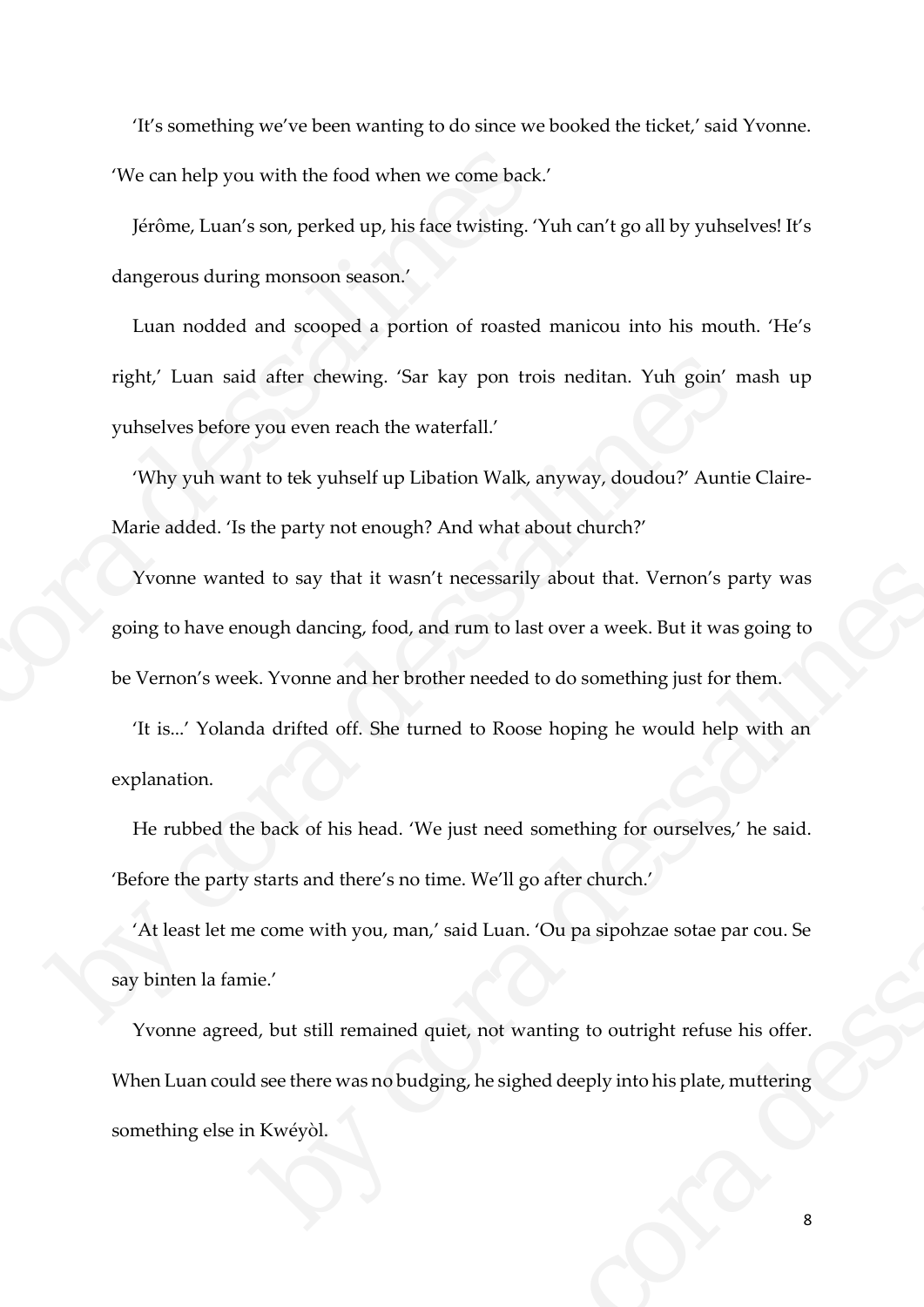'Well,' Luan spoke again. 'Chembay forte. Aben shemen movay. I hope you're all ready.'

Yvonne, Roose, and their father stood at the bottom of the trail. She was ready when she went to sleep last night. And when she left church after a lengthy service, driving Luan's car to the small parking lot within Haute Corps National Park. Now that they were here, fear roped Yvonne's ankles. She wasn't sure if she could start. She sought out Vernon, who jerked his head at the gradual incline carving the natural path.

'You're supposed to go first,' he said.

Slowly, Yvonne put one foot forward, then another, Roose and Vernon following. She could do this, get to her destination. Neither her or Roose spoke at first while they quietly learned the language of this new terrain. The ground sung beneath Yvonne's feet. She was sure it was alive, contemplating her and her brother. They placed themselves at the island's counsel, coming here. Only the island could tell them how to go on after this. ready.'<br>
Yvonne, Roose, and their father stood at the bottom<br>
she went to sleep last night. And when she left church<br>
Luan's car to the small parking lot within Haute Corp<br>
were here, fear roped Yvonne's ankles. She wasn't Luan's car to the small parking lot within Haute Corps National Park. Now the were here, fear roped Yvonne's ankles. She wasn't sure if she could start. She is out Vernon, who jerked his head at the gradual incline carvin by the put one foot forward, then another, Roose and Vernon following.<br>
Suge to her destination. Neither her or Roose spoke at first while they<br>
the language of this new terrain. The ground sung beneath Yvonne's<br>
ure it wa

Vernon cleared his throat, looking ahead of him while he spoke. 'So, what have you both been up to since I left?'

Yvonne tensed slightly. It was the first time since he started visiting them that he asked that question. Yvonne knew why he avoided it, why they all did. The question was a hammer and answering it meant smashing the barrier her and Roose had spent eight years building. But, Yvonne supposed, that is what they were here to do. g here. Only the island could tell them how<br>d of him while he spoke. 'So, what have you<br>time since he started visiting them that he<br>e avoided it, why they all did. The question<br>nashing the barrier her and Roose had spent<br>e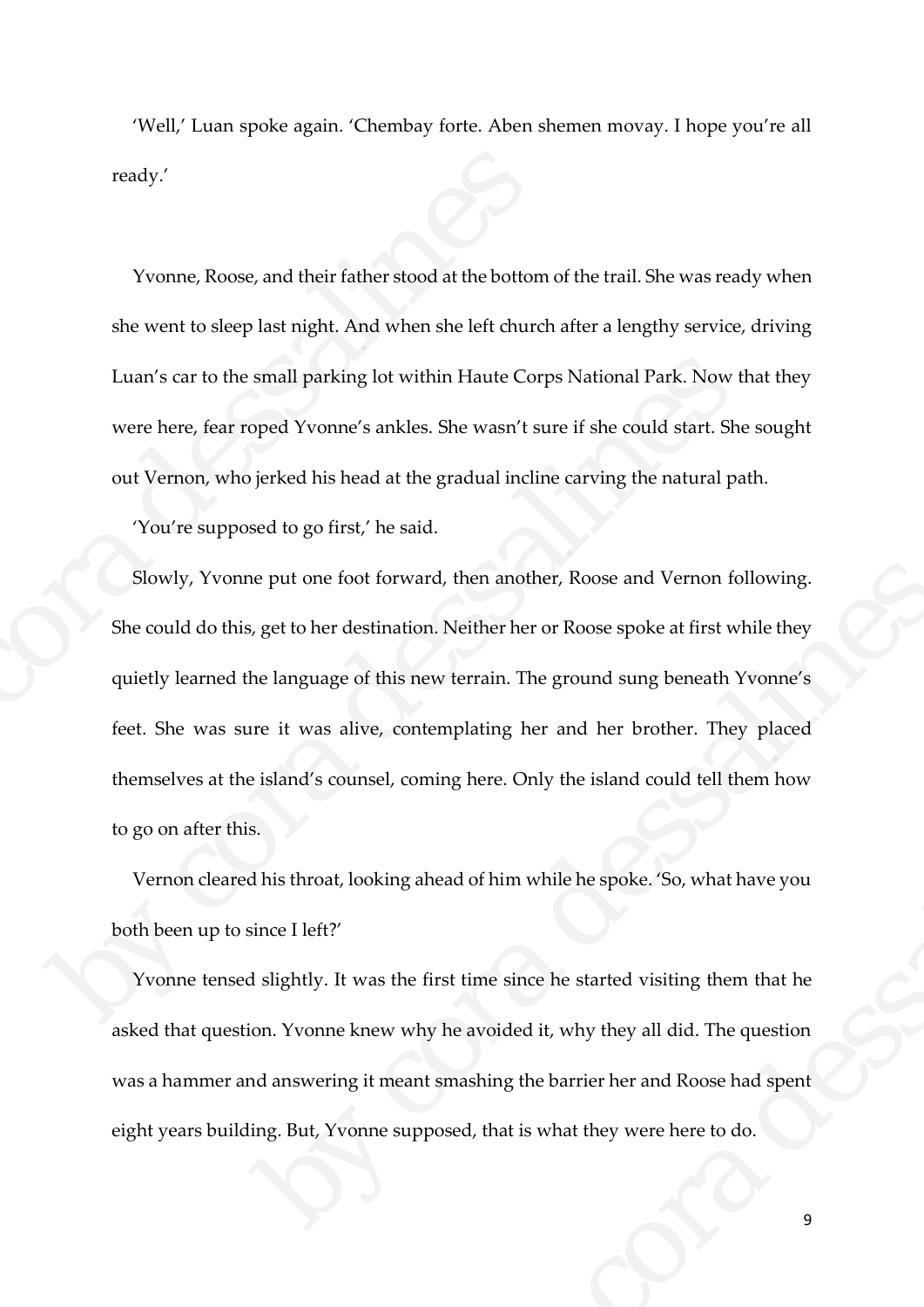'A lot of things,' Yvonne began. Mud caked the lining of her boots with every step. 'I graduated from university. Got my MA. I work as a commissioning editor now.' She paused. 'And I'm getting married.'

'Ah!' Vernon yelped, then burst into happy laughter. He slapped Yvonne across the shoulder, shook it. 'That's great! I'm proud of you, girl. Who's the lucky man?'

'It's not actually a man, Dad...it's a woman.'

Vernon's hand slipped from Yvonne's shoulder. 'What d'you mean?'

'I'm getting married to a woman.'

'What for?'

'What d'you mean what for? Because I love her.'

A chill replaced her father's hand. It wasn't the way Yvonne planned on telling Vernon the news, though at this point there was nothing he could do about it, anyway.

'I don't believe it.' Vernon shook his head. She didn't care for his approval, but the denial still hurt – Yvonne could feel her heart wring, a pain sore and tender. 'Did I mess you up that bad?' He turned to Roose. 'What about you, you gonna tell me you're funny too?' The graduated from university. Got my MA. I work as a compared. That The graduated in the graduate of the shoulder, shook it. That's great! I'm proud of you, gives the shoulder, shook it. That's great! I'm proud of you, g Tells and slipped from Yvonne's shoulder. What d'you mean?<br>
Vernon's hand slipped from Yvonne's shoulder. What d'you mean?<br>
Ten getting married to a woman.'<br>
Ten getting married to a woman.'<br>
What d'you mean what for? Bec mean what for? Because I love her.<br>
Expedience the value of the way Yvonne planned on telling<br>
delter father's hand. It wasn't the way Yvonne planned on telling<br>
though at this point there was nothing he could do about it, by cora dessalines

'No.'

'So, wise the word?'

'I'm...doing an internship for Microsoft.'

When Vernon's eyebrows crinkled with scepticism, Roose continued, defensive. 'What?'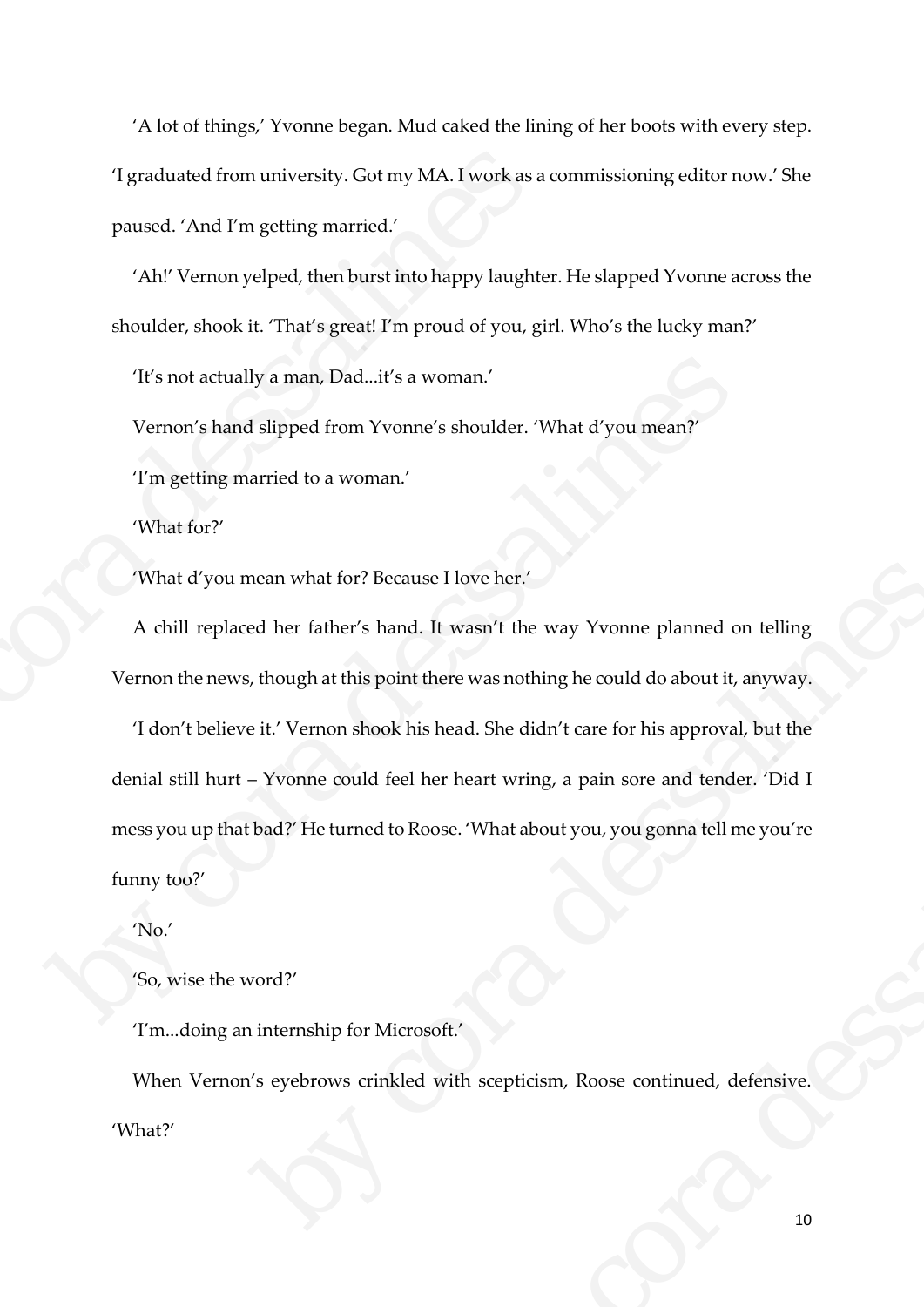'Nothing. I just never saw thought of you in that industry. But good for you. I'm glad.'

Vernon didn't notice his son's expression. He had been presented with a drawing, and Vernon's only response was to barely glance at it before leaving it to collect dust in a drawer. They came to the next section of wooden steps, taking them higher up the mountain. The atmosphere clung to them possessively, sodden moisture that made Yvonne's lungs feel like damp pillows. glad.'<br>
Vernon didn't notice his son's expression. He had l<br>
and Vernon's only response was to barely glance at it<br>
in a drawer. They came to the next section of wooden<br>
mountain. The atmosphere clung to them possessive<br>

Vernon breathed in like he was coming up for air. 'You smell that, kids? That's life. Your mum's missing out, boy. Dunno why she didn't come.'

'Well, can you blame her?' said Yvonne.

Vernon shrugged, holding his hands up in surrender. 'It's up to her if wants to come or not. Would have been a nice change. She could've met your West Indian family.'

'Seriously, Dad?' Roose stopped in the middle of a steady incline. 'Like, why would she want to come here? With *you*?'

'I didn't say she had to come here with me. I'm just saying it would've been good for her to realise there's more to life than the four corners of Europe.'

Yvonne suspected this would happen. Suspected her father would purposely act dense, turn any conversation about their mother into a game of deflection. He did it all the time when Yvonne and Roose were young. It was tedious now. mountain. The atmosphere clung to them possessively, sodden moisture that<br>Yvonne's lungs feel like damp pillows.<br>Vernon breathed in like he was coming up for air. You smell that, kids? The<br>Your mum's missing out, boy. Dunn blame her?' said Yvonne.<br>
ged, holding his hands up in surrender. Tt's up to her if wants to come<br>
vec been a nice change. She could've met your West Indian family.'<br>
d?' Roose stopped in the middle of a steady incline. Th me. I'm just saying it would've been good<br>the four corners of Europe.'<br>Suspected her father would purposely act<br>mother into a game of deflection. He did it<br>young. It was tedious now.<br>'He turned around. 'I'm not doing this.

Roose's jaw started to pulsate. 'Fuck it.' He turned around. 'I'm not doing this.' 'Roose, wait!' Yvonne called out.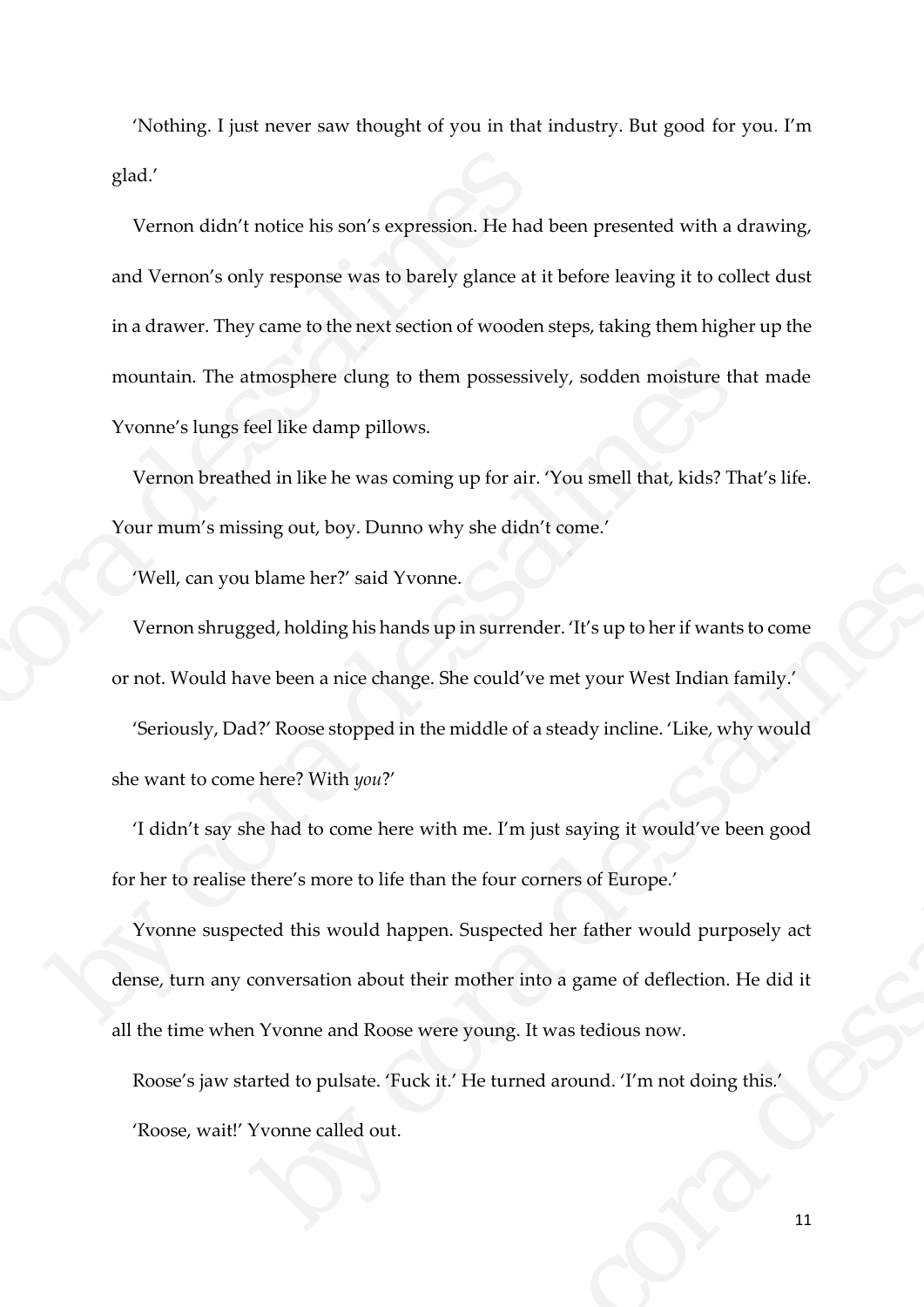'No. This was a mistake. I should've known he was gonna be like this. We're wasting our time.'

Yvonne caught up to him. 'He's doing it 'cause he doesn't know how else to be.' She placed a hand on her brother's shoulder. 'Look, you don't have to jump in the lake if you don't want to. But I think you should at least do the walk. You're gonna regret it for the rest of your life if you don't.' wasting our time.'<br>
Yvonne caught up to him. 'He's doing it 'cause he<br>
She placed a hand on her brother's shoulder. 'Look, yo<br>
if you don't want to. But I think you should at least do<br>
it for the rest of your life if you

Roose crossed his arms, lowering his voice to a hiss. 'I dunno, man. This walk's supposed to be...spiritual. Like, we should be coming to terms with stuff and letting it go, y'know? Yet, the only ones prepared to do that so far is us.'

'I know, but we've only just started. There's gonna be setbacks. Besides, it's only the second day. Dad's party officially starts tomorrow. If we do this now, we can spend the next nine nights celebrating.'

She didn't want to admit it verbally, but Yvonne was doing her best not to slip. Not to succumb to destructive habits that ended with her alienating her friends and pushing her family to the back of her mind. She was sure this land was testing them. That's what this was about. An examination to see whether or not they were ready to heal. Conflict rose in the contours of Roose's face. He bit his lip, and the uncertain pensiveness that eclipsed his features exacerbated Yvonne's worry. She needed her brother with her on this hike. She didn't want to do this alone. it for the rest of your life if you don't.'<br>
Roose crossed his arms, lowering his voice to a hiss. T dunno, man. This<br>
supposed to be...spiritual. Like, we should be coming to terms with stuff and le<br>
go, y'know? Yet, the we've only just started. There's gonna be setbacks. Besides, it's only<br>
Dad's party officially starts tomorrow. If we do this now, we can<br>
ine nights celebrating.'<br>
At to admit it verbally, but Yvonne was doing her best no nded with her alienating her friends and<br>d. She was sure this land was testing them.<br>on to see whether or not they were ready to<br>bse's face. He bit his lip, and the uncertain<br>acerbated Yvonne's worry. She needed her<br>vant t

Eventually, Roose looked up and nodded once. 'Fine. Let's go.'

Yvonne released a caged breath. They went back up the incline; their father was waiting for them, his hands resting on his hips. He said nothing, walked a few steps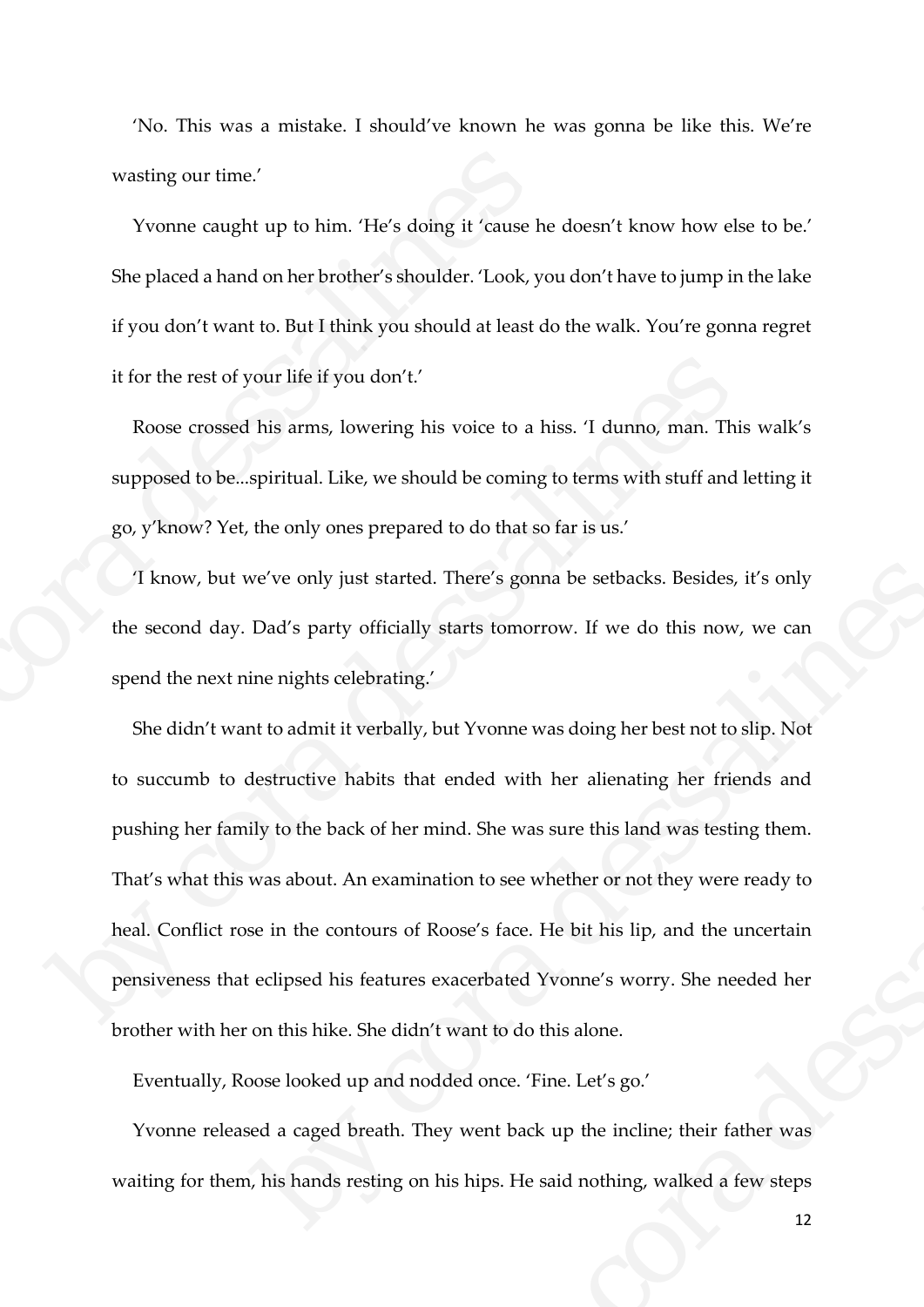ahead of them. For a while, the forest immersed them, carrying Yvonne and Roose's low panting away in its veins. The shrill chitters of sisserou parrots accompanied them frequently, goading them forward whenever they weren't sure they could continue. It provided little comfort to Yvonne. She wanted the forest's voice to be a welcoming call to her, wanted to feel aligned to it. All it did was cause her eyes to scan for any sign of danger. Score caustic grooves into her skin. She wasn't as bad as Roose, but loud voices still made her want to duck and cover. low panting away in its veins. The shrill chitters of siss<br>frequently, goading them forward whenever they we<br>It provided little comfort to Yvonne. She wanted the f<br>call to her, wanted to feel aligned to it. All it did was<br>

Vernon slowed his pace until he matched Roose's steps. 'Look, forget I said anything about your mum. We didn't get along and we never will. I don't want this trip to be soured by that.'

Didn't get along. Instinctively, Yvonne's thumb went to the palm of her right hand. The scar along it had faded now, no more than a puckered gash. It was a memory etched into her skin, from a time when she had tried to protect her mother and failed. Yvonne's lips quirked. She had to laugh. sign of danger. Score caustic grooves into her skin. She wasn't as bad as Root loud voices still made her want to duck and cover.<br>
Vernon slowed his pace until he matched Roose's steps. 'Look, forget anything about your mu by that.'<br>
ng. Instinctively, Yvonne's thumb went to the palm of her right hand.<br>
had faded now, no more than a puckered gash. It was a memory<br>
kin, from a time when she had tried to protect her mother and failed.<br>
irked.

Roose looked down at his muddy boots. 'Whatever. It's fine. I was more angry at needing to do this walk in the first place, anyway.' He paused, clearly uncomfortable with being so open. 'And at having to come here at all.' the come without the stress of planning the come without the stress of planning the come without the stress of planning the come without the stress of planning the could of the way. This is my fault, the said we could we b

'It would've been better if we could've come without the stress of planning the party,' Yvonne agreed.

Roose batted an overhanging branch out of the way. 'This is my fault,' he said lowly. 'If I'd just said yes to you sooner, we could've been enjoying it properly.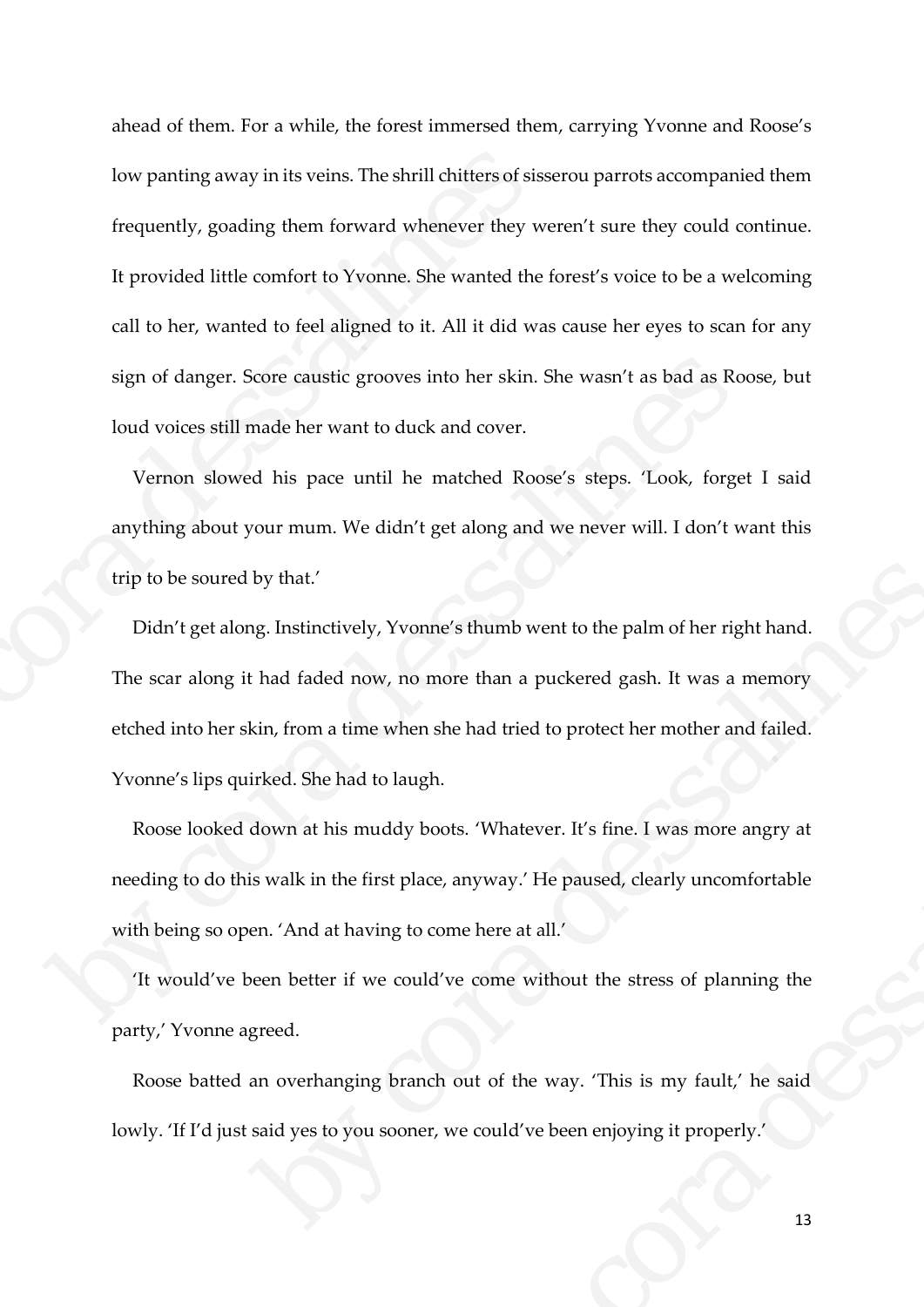'No point blaming yourself, man.' Yvonne placed a hand on a tree, balancing herself.

Roose turned to her, palms outward. 'Who can I blame then? Dad tried to get us here for ages and I didn't listen. The only person stopping me was myself.'

Yvonne empathised with that. For two years after he first showed up in their lives again, Vernon had tried to plan a trip home with them, have a grand celebration to make up for the time he hadn't been there. At first, Yvonne thought it was selfish. After everything he'd done, how dare he think they'd even want to see him? But he was persistent, and would show up where they expected it least: when Yvonne stepped out of Vauxhall station on her way to work, inside Roose's university halls. To the point where Yvonne regretted not doing it before he even asked. herself.<br>
Roose turned to her, palms outward. 'Who can I b<br>
here for ages and I didn't listen. The only person stop<br>
Yvonne empathised with that. For two years after l<br>
again, Vernon had tried to plan a trip home with the<br>

She shook herself. It was too late to think about that now. She was here and she would have to finish this journey no matter what. Everyone Yvonne spoke to said Libation Walk would be hard. You were meant to struggle in the hike up to Bienvenue Lake because the purpose was to spend the time addressing whatever obstacle that was keeping you from moving forward in life. Unlike her brother, Yvonne didn't mind it so much. She was eager to finally stamp out the guilt that snaked toward her every time Vernon had shown up unannounced and unwelcome. She relied on the fact that the lake was waiting to cleanse her. It meant that those two years she'd spent ignoring his invitation wouldn't be for nothing. That there was an end to all of this. again, Vernon had tried to plan a trip home with them, have a grand celebra<br>make up for the time he hadn't been there. At first, Yvonne thought it was s<br>After everything he'd done, how dare he think they'd even want to se auxhall station on her way to work, inside Roose's university halls.<br>
See Yvonne regretted not doing it before he even asked.<br>
See Yvonne regretted not doing it before he even asked.<br>
See Yvonne regretted not doing it befo heant to struggle in the hike up to Bienvenue<br>the time addressing whatever obstacle that<br>life. Unlike her brother, Yvonne didn't mind<br>out the guilt that snaked toward her every<br>and unwelcome. She relied on the fact that<br>nt

'Yvonne's right. You need to leave it to the Lord God,' Vernon chimed. He pointed a finger at the sky. 'He's the one who's leading you on this journey and only He can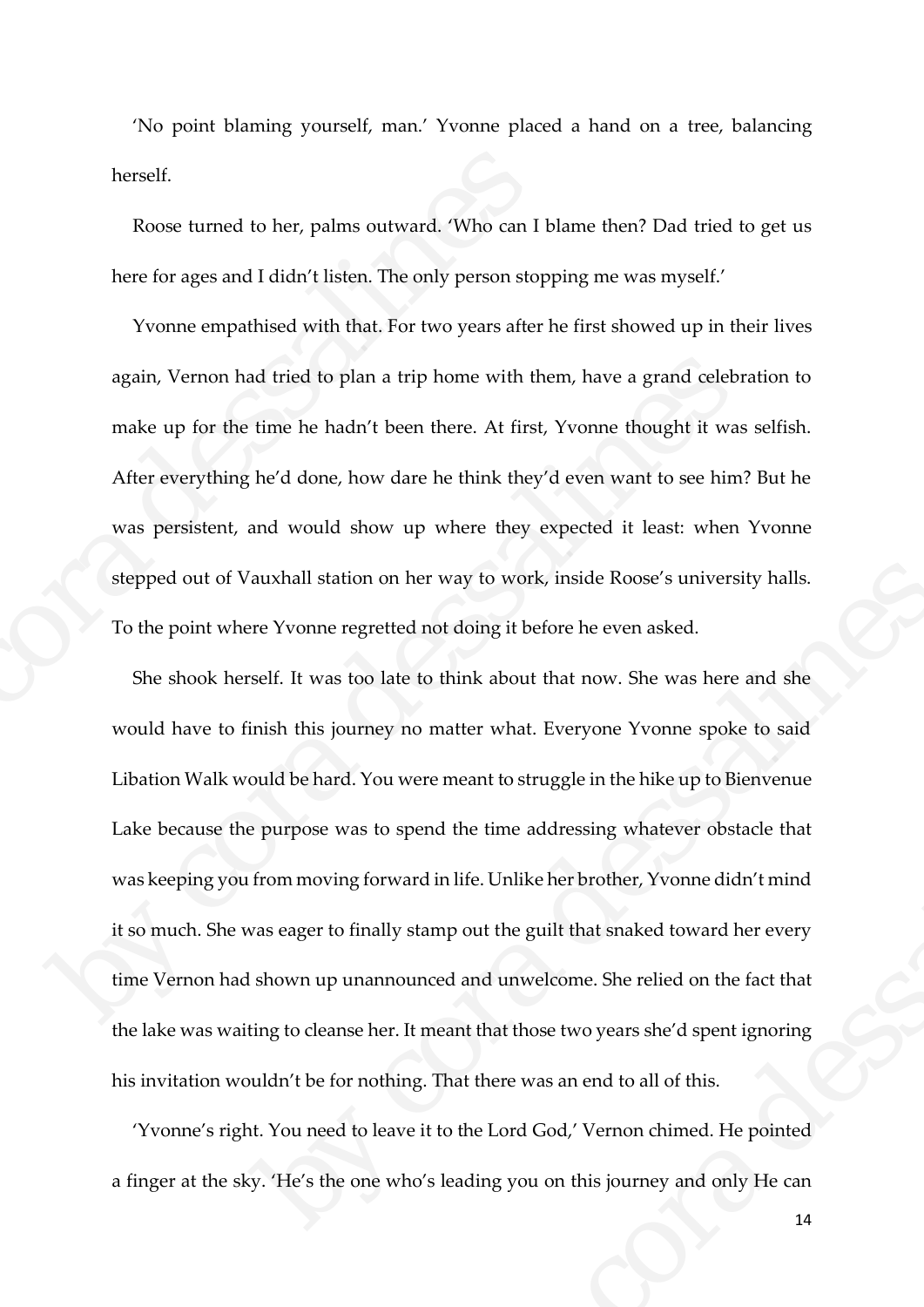bring us closer together again. If you show that you're willing to put your trust in Him, He'll guide you into the path of righteousness.'

Vernon made a sound of agreement to himself, as if God had imparted this piece of wisdom face-to-face. Yvonne felt her lips curl involuntarily.

'You never gave God the time of day when we were kids,' she scoffed. 'Now all of a sudden you're pious? How convenient for you.'

Her father looked at her, saw the resentment in her gaze. At least he had the shame to look away.

'Things change, little horror,' he said eventually. 'I changed. That's why I got in contact with you. It was time to make amends.'

Vernon was purposely avoiding her glare. Whatever bargain he had struck with God, Yvonne could see it had not yet been reached. She knew her father well enough to know that joining them on this hike was probably him simply clinging onto a thread of hope that they'd forget all his wrongdoings. He could sweet-talk her with all her childhood pet names, Yvonne still didn't believe him. By now, burying his lies in her gut had become second nature. It had become easier to do that than to consider her father, however he had loved her, didn't love her enough to change. Him, He'll guide you into the path of righteousness.'<br>Vernon made a sound of agreement to himself, as if<br>wisdom face-to-face. Yvonne felt her lips curl involun<br>'You never gave God the time of day when we wer<br>a sudden you'r a sudden you're pious? How convenient for you.'<br>
Her father looked at her, saw the resentment in her gaze. At least he had the<br>
to look away.<br>
Things change, little horror,' he said eventually. T changed. That's why I<br>
con It was time to make amends.<br>
Surposely avoiding her glare. Whatever bargain he had struck with<br>
dd see it had not yet been reached. She knew her father well enough<br>
ing them on this hike was probably him simply clinging on oings. He could sweet-talk her with all her<br>believe him. By now, burying his lies in her<br>come easier to do that than to consider her<br>ove her enough to change.<br>as about learning to accept that.<br>Fire heading toward looked li

It ached. So much. But coming home was about learning to accept that.

From this height, the footpath they were heading toward looked like it had been gutted. Familiar forest ground transmuted to a desolate landscape, ribboned with steaming rivers. Yvonne and Roose scrunched up their noses. The rotting stench of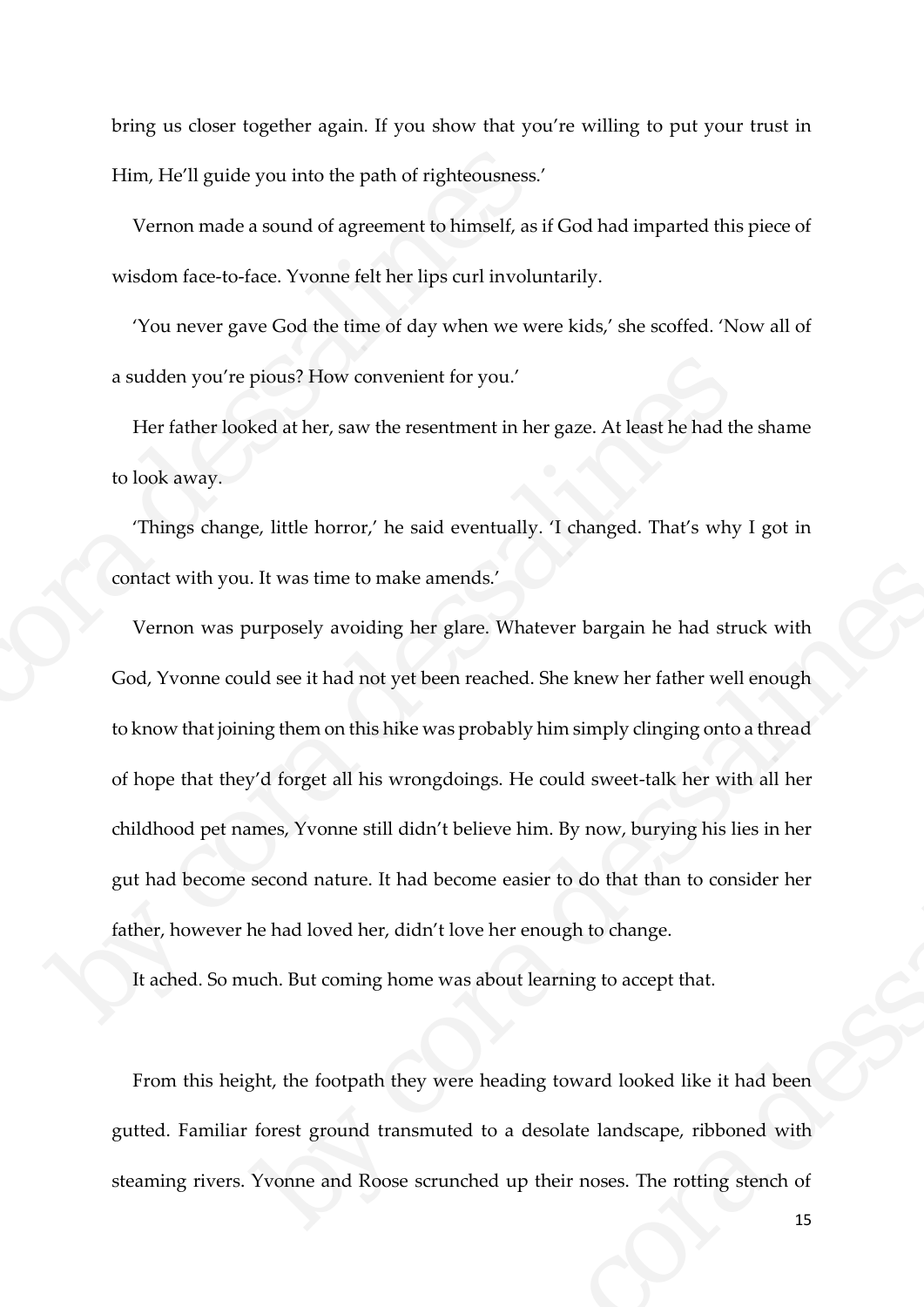sulphur emanating from the streams penetrated their nostrils violently and caused their eyes to water. Blinking tears away, Yvonne squinted at the sign that marked the beginning of the third, and last, part of Libation Walk. *Welcome to The Shadow of Death Valley,* it said. *Beware the soft earth.* Suitable name for this terrain, Yvonne thought. As they all descended a steep flight of makeshift steps, Vernon held out a rod he had picked up, indicating for them to take it slow.

'Be careful down here, you two,' he warned, feet crunching against the colourful volcanic rock. 'Stay away from any muddy or thin patches if you don't wanna burn your skin off.'

When they reached the bottom of the steps, Roose was instantly hypervigilant, his gaze darting wildly before deciding which next step to take. The valley constricted into a narrow path. He was still contemplating when Yvonne bounded past him. Each bold step was an adrenaline shot into her veins. She knew it was dangerous, this game of roulette she was playing. Any wrong move could plunge her foot into a hot, ebullient pit. It only made Yvonne walk with more reckless abandon. their eyes to water. Blinking tears away, Yvonne squin<br>beginning of the third, and last, part of Libation Walk<br>Valley, it said. Beware the soft earth. Suitable name for t<br>they all descended a steep flight of makeshift step picked up, indicating for them to take it slow.<br>
"Be careful down here, you two,' he warned, feet crunching against the colvolcanic rock. "Stay away from any muddy or thin patches if you don't wann your skin off.'<br>
When th ached the bottom of the steps, Roose was instantly hypervigilant, his<br>dly before deciding which next step to take. The valley constricted<br>th. He was still contemplating when Yvonne bounded past him. Each<br>adrenaline shot in

Risks, for her, were a novelty that quickly wore off. It was never the same after the first time, and Yvonne often spent years chasing the exact hit with varying degrees of success. She liked rewards, reasons to feel as though she could do what others couldn't. Yvonne wanted to think that was why she was daring her fate now, tossing it to pure chance. The thrilling rush could coat the rest of this hike in gossamer. It could make her forget they were coming close to their journey's end. g move could plunge her foot into a hot,<br>vith more reckless abandon.<br><br>kly wore off. It was never the same after the<br>hasing the exact hit with varying degrees of<br>feel as though she could do what others<br>is why she was daring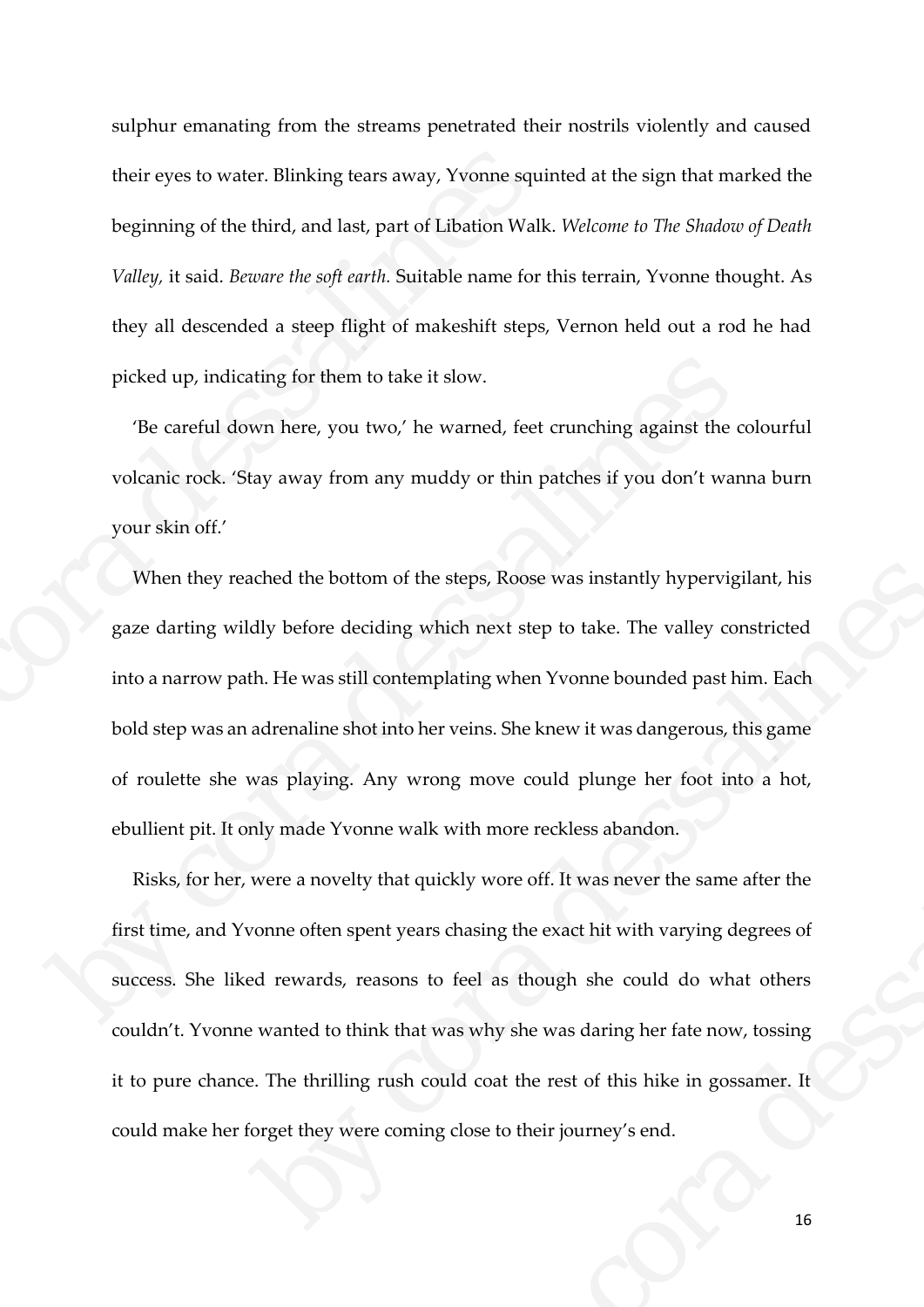'This isn't minesweeper, you know,' Yvonne called out to her brother. 'You can keep walking normally.'

'Go walk normally into the stream then, since you're so keen.'

Vernon turned around and speared his rod into the ground. He placed one hand on his hip, squinting up at Roose. As Yvonne walked past, he held out the hand.

'Wait for him.'

Yvonne rolled her eyes. The six-year gap between her and Roose stretched further in moments like this. What was wrong with him that he could never complete a simple task without being coddled through it?

'He's fine. He's a big man now, he can come down himself.'

'I said, *wait*.'

Roose took his time getting to them. His leisurely pace peeled layers off Yvonne's patience, and she felt sure he was doing this on purpose just to get their father's attention. When he reached them, Yvonne watched him unearth his flask and take painstakingly slow gulps of water. keep walking normally.'<br>
'Go walk normally into the stream then, since you't<br>
Vernon turned around and speared his rod into th<br>
on his hip, squinting up at Roose. As Yvonne walked<br>
'Wait for him.'<br>
Yvonne rolled her eyes. Walt for him.'<br>
Yvonne rolled her eyes. The six-year gap between her and Roose stretched is<br>
in moments like this. What was wrong with him that he could never complete a<br>
task without being coddled through it?<br>
'He's fine.

'Feeling better?'

'Er, yeah?'

'Child,' she muttered. She kissed her teeth and walked off.

It was late afternoon now and the humid air was glued to every crevice of Yvonne's body. She wanted so desperately to shed her skin of this muggy, dense cloud they'd been walking through ever since they touched down – the more she couldn't, the more suffocated she felt. of the move, he can come down himself.<br>
So time getting to them. His leisurely pace peeled layers off Yvonne's<br>
definition is expected them, Yvonne watched him unearth his flask and take<br>
the reached them, Yvonne watched h he watched him unearth his flask and take<br>th and walked off.<br>d air was glued to every crevice of Yvonne's<br>her skin of this muggy, dense cloud they'd<br>thed down – the more she couldn't, the more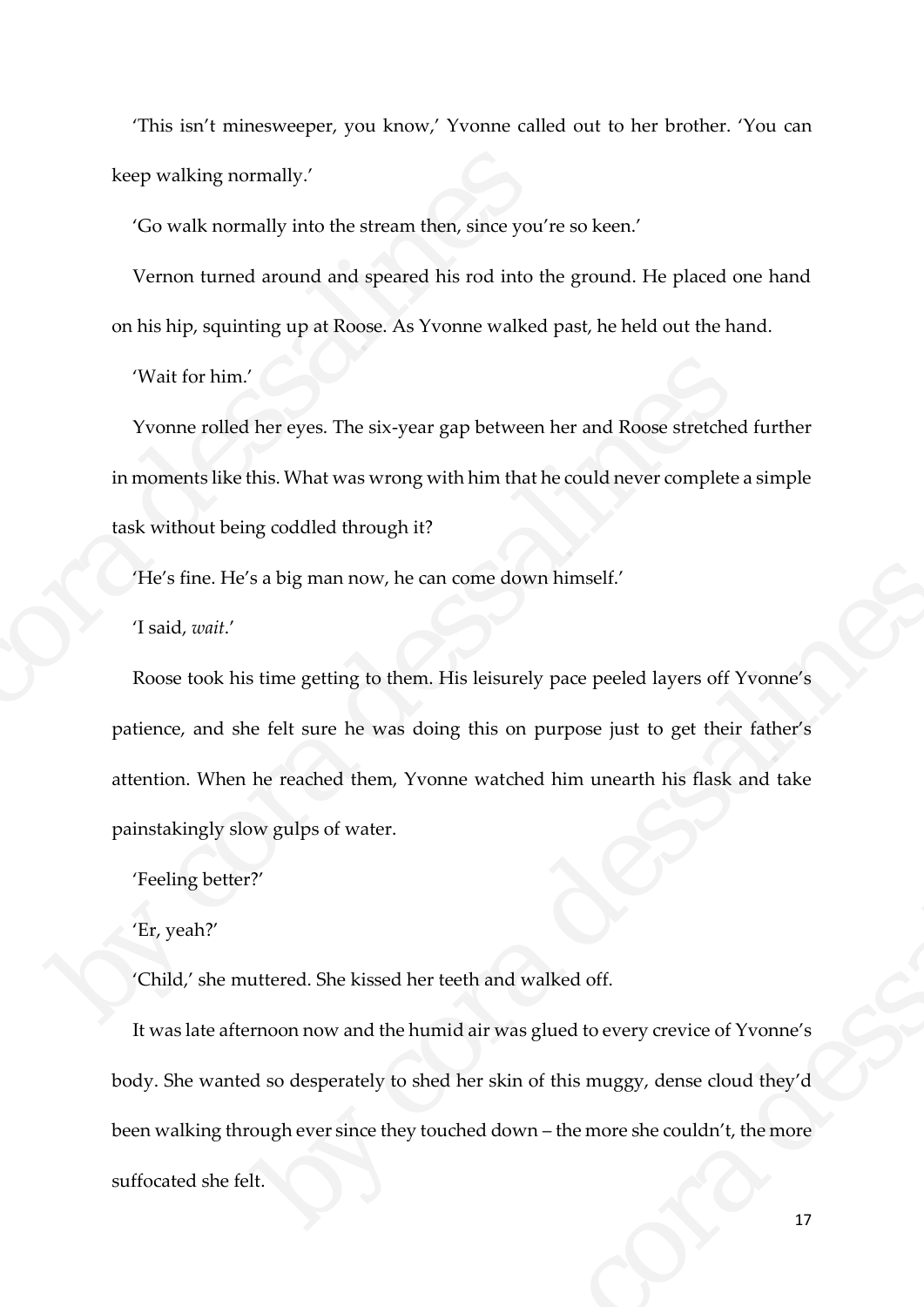'Yvonne! Watch yourself.'

She ignored Vernon's command, pacing faster across the rocky valley. As she dodged small pools of bubbling water, Yvonne thought back to how many times, after Roose was born, Vernon had made everyone stop and wait for her. How many times her mother had, for that matter. Though she'd always been closer to Vernon, neither of her parents would bend over backwards for her like they did with Roose. What did it matter to her father, then, how incautiously Yvonne was walking? She ignored Vernon's command, pacing faster as<br>dodged small pools of bubbling water, Yvonne though<br>Roose was born, Vernon had made everyone stop and<br>her mother had, for that matter. Though she'd always<br>of her parents would

Crunches of gravel she thought were her own grew louder, until she felt a grip on her shoulder. Vernon twisted her around.

'What's the matter with you, girl?'

## '*Nothing!*'

The word was a sonic boom, crashing into the mountains surrounding them. Hot springs stung the corners of Yvonne's eyes suddenly. She scrubbed them away, hated that she was even crying at her big age. of her parents would bend over backwards for her like they did with Roose. What it matter to her father, then, how incautiously Yvonne was walking?<br>
Crunches of gravel she thought were her own grew louder, until she felt a etter with you, girl?"<br>
A a sonic boom, crashing into the mountains surrounding them. Hot<br>
corners of Yvonne's eyes suddenly. She scrubbed them away, hated<br>
a crying at her big age.<br>
softened. 'Why are you crying?' He reac

Vernon's gaze softened. 'Why are you crying?' He reached out to place a hand on her shoulder again. She smacked it away. crying?' He reached out to place a hand on<br>hbly needs more help than I do.'<br>y I'm here. You think you'd be able to trek<br>nne. A lump was expanding in her throat,<br>d to a mound of hard earth. As soon as she<br>18

'Get off me. Go back to Roose, he probably needs more help than I do.'

'The both of you need help. That's why I'm here. You think you'd be able to trek this by yourselves?'

'I don't care about this hike,' said Yvonne. A lump was expanding in her throat, making it hard to talk. She power-walked to a mound of hard earth. As soon as she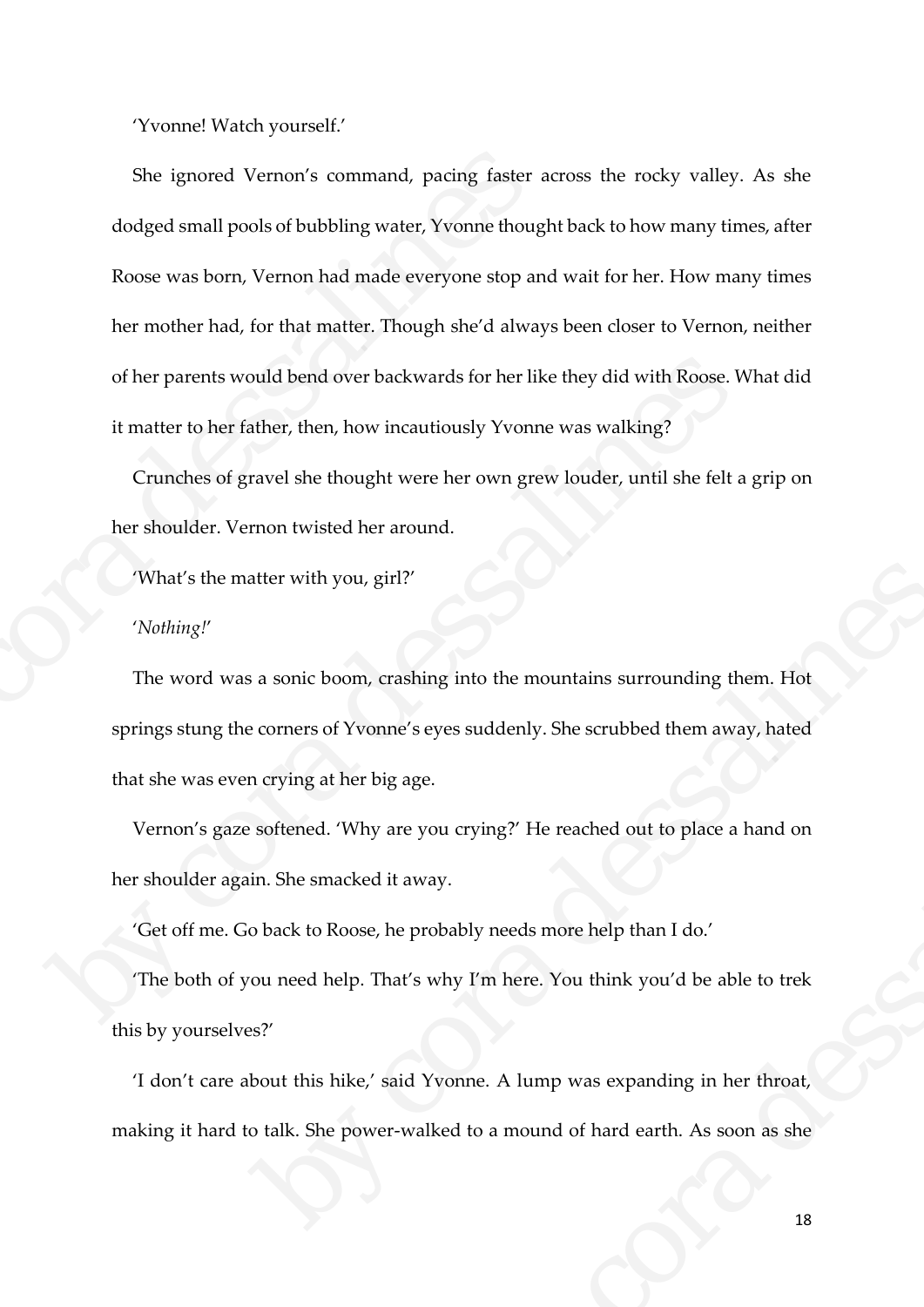sat, tears poured from her in steady streams. The pressure to keep going was too much to contain. 'I don't wanna do this anymore.'

Two sets of footsteps neared her – one's gait was timid, the other concerned. With Yvonne's head cradled in her hands, fingers digging into her scalp, she could only see Vernon's feet as he bent in front of her.

'Why not?'

'Because...' Releasing her tears wasn't helping. The lump kept growing and growing, threatening to tear Yvonne's throat. 'Because I'm not ready for this to end. I'm not ready to go back.'

The relationship between her and Vernon would change after this. She would have to let go of the fact that it was too late for him to be everything Yvonne wanted him to be. Which meant forgiving him. Yvonne's limbs were heavy, and she was sinking with the weight of them. She couldn't do this. Couldn't keep pretending the jump into the lake was going to be a simple spiritual cleansing for the three of them. She just wanted to keep walking. If she kept walking, she wouldn't arrive at the lake. She wouldn't have to jump. to contain. T don't wanna do this anymore.'<br>Two sets of footsteps neared her – one's gait was ti<br>Yvonne's head cradled in her hands, fingers digging in<br>Vernon's feet as he bent in front of her.<br>'Why not?'<br>'Because...' Rele Why not?'<br>
"Because...' Releasing her tears wasn't helping. The lump kept growin<br>
growing, threatening to tear Yvonne's throat. 'Because I'm not ready for this<br>
1. I'm not ready to go back.'<br>
The relationship between her ip between her and Vernon would change after this. She would have<br>
ct that it was too late for him to be everything Yvonne wanted him to<br>
forgiving him. Yvonne's limbs were heavy, and she was sinking with<br>
m. She couldn't

This time, Roose came to kneel down in front of her and Vernon stood up. He checked Vernon wasn't as near, then spoke so only they could hear. 'We shouldn't have to do this. It's not fair. But Dad got in contact with us again for a reason. We're doing this walk for us, to forgive ourselves *and* the shit he's done. Doesn't mean we're okay with it. But we deserve peace.' exposing for the three of them. She just wanted<br>
by evouldn't arrive at the lake. She wouldn't<br>
in front of her and Vernon stood up. He<br>
she so only they could hear. 'We shouldn't<br>
in contact with us again for a reason. We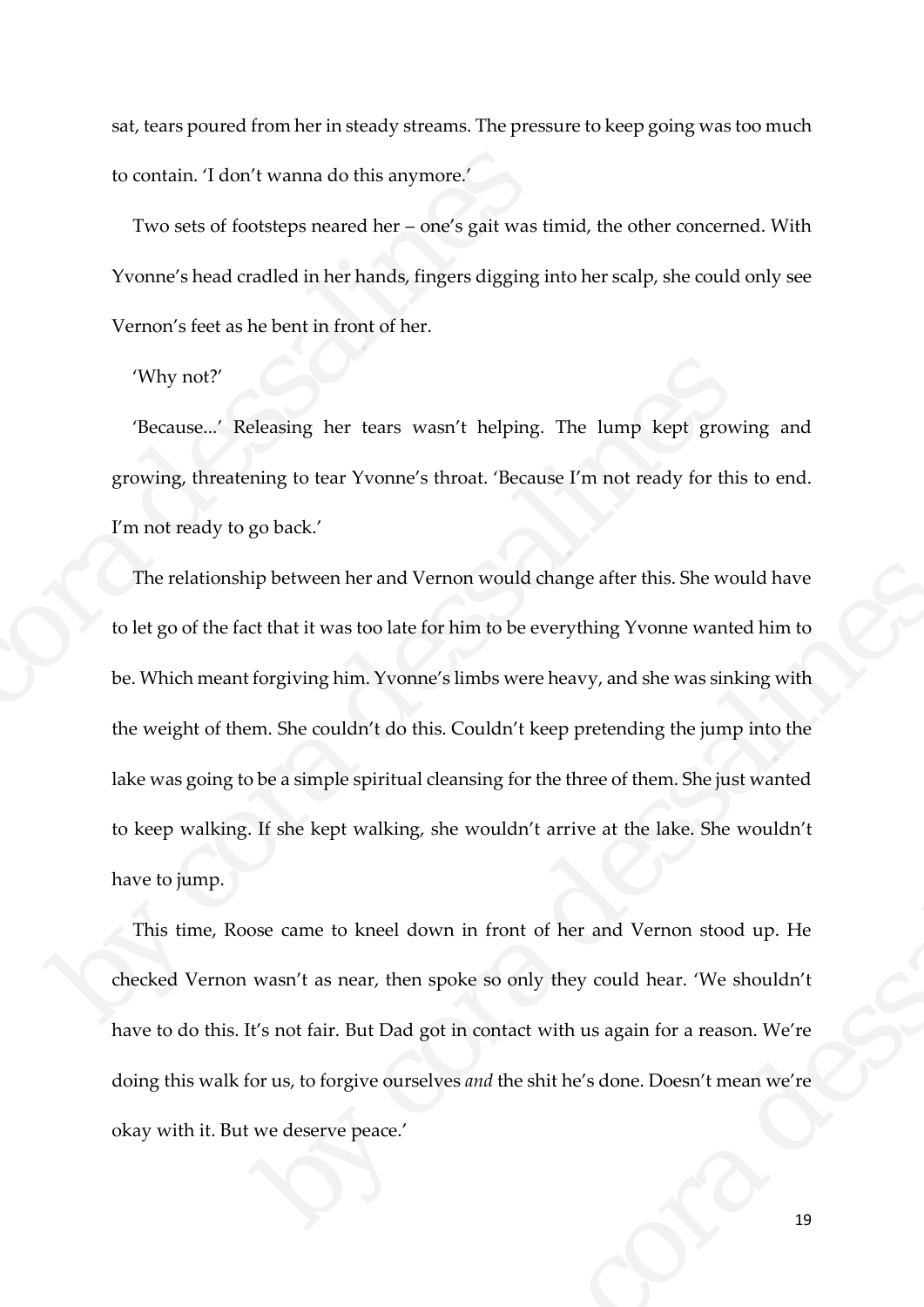'I know that.' Yvonne sniffed. 'I don't wanna let go of this. I'm not...it's fine here. We get to be here together. It's not gonna be the same when we go back.'

Understanding touched Roose's expression immediately. 'You can't sacrifice your happiness on what could have been, Von.'

Roose stood up with a grunt. He held out his hand. Yvonne looked at her brother, at the smile lending support to her, willing her to stand. She took his hand, not meeting his gaze when he pulled her up.

'I'm sorry,' said Yvonne, dusting the dirt off her bum. 'For calling you a child.'

Roose's shrug only made her feel worse. He held out his hand again, the unspoken invitation of a secret handshake they invented as kids laid out on his palm.

With Vernon leading the way, they continued walking over the curves and cracks of the valley. The landscape only grew harsher as they trekked the last half hour to the waterfall. When they got to Domino Falls, just a few kilometres from Bienvenue Lake, everyone but Vernon had to pause. Swirling steam clouds rose from the lake, shrouding Yvonne while she caught her breath. Despite its arduousness, she loved hiking. Yvonne was twenty-six when she discovered that her great-grandmother liked to hike for miles as a form of exercise. It had warmed her to know that she was carrying her ancestor's legacy with her across continents. We get to be here together. It's not gonna be the same<br>Understanding touched Roose's expression immed<br>happiness on what could have been, Von.'<br>Roose stood up with a grunt. He held out his hand<br>at the smile lending support at the smile lending support to her, willing her to stand. She took his han meeting his gaze when he pulled her up.<br>
"I'm sorry,' said Yvonne, dusting the dirt off her bum. Tor calling you a child<br>
Roose's shrug only made cret handshake they invented as kids laid out on his palm.<br>
Eading the way, they continued walking over the curves and cracks<br>
Landscape only grew harsher as they trekked the last half hour to<br>
nen they got to Domino Falls Swirling steam clouds rose from the lake,<br>breath. Despite its arduousness, she loved<br>discovered that her great-grandmother liked<br>It had warmed her to know that she was<br>ross continents.<br>aterfall, the neighbouring island emb

When they finally arrived at the high waterfall, the neighbouring island embedded in the ocean like a green jewel in the distance, with nothing except themselves and the body of water waiting to welcome them, a deep sense of righteousness overcame her.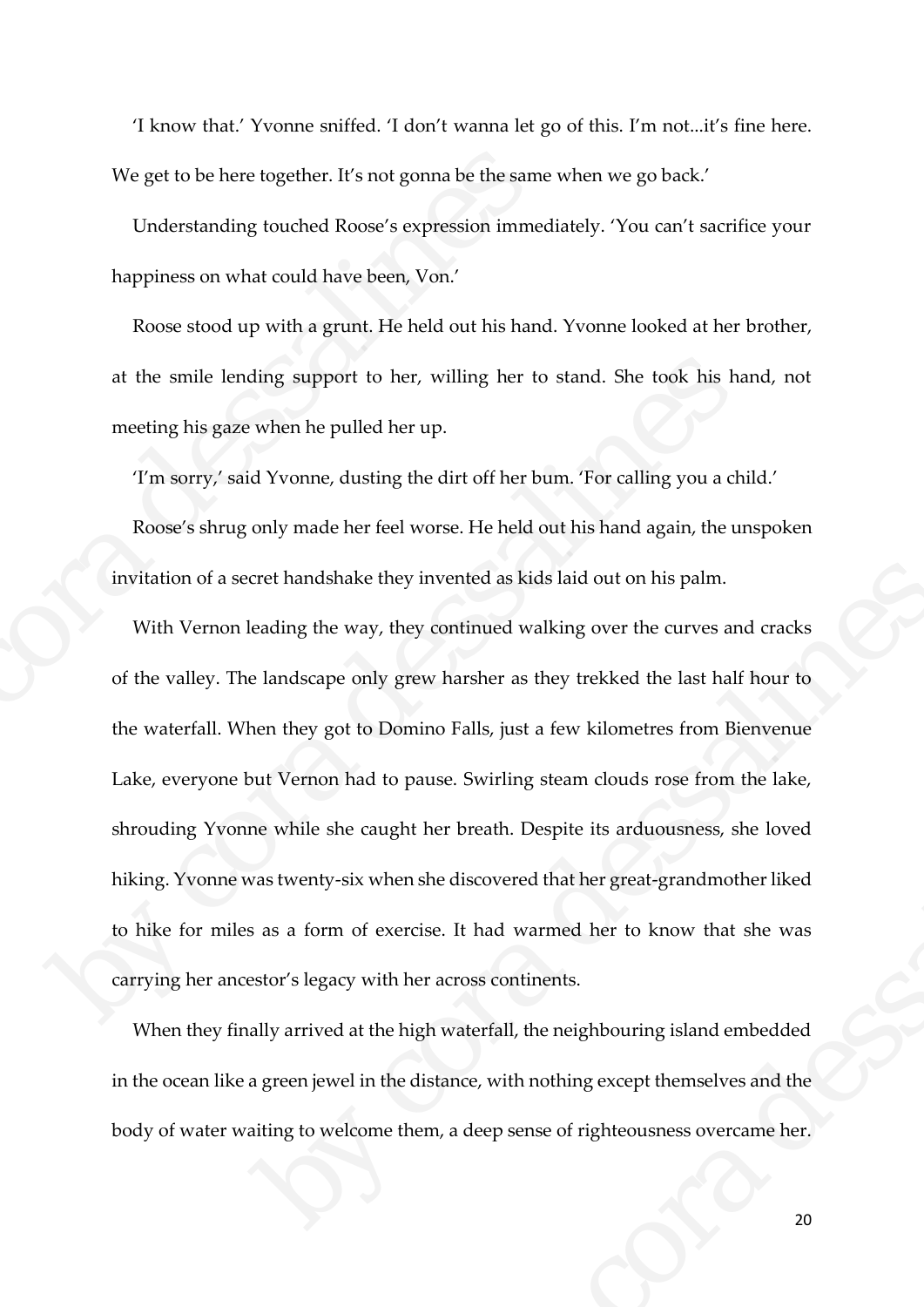Vernon placed his hands atop his hips, nodding to himself emphatically as he drank in the view. Not a drop of sweat was stuck to him.

'This island is stubborn. Not everyone can survive it,' Vernon mused. A smile danced across his lips. 'It's what kept them beke out of here for so long, until the Kalinagos were the last ones in the Caribbean standing.' He turned to his children, eyes softening. 'I knew you two could do it. The resilience our island is founded on runs through your veins too. It's what kept you going this far, what'll protect you after you jump.' in the view. Not a drop of sweat was stuck to him.<br>
This island is stubborn. Not everyone can survively danced across his lips. The what kept them beke ou<br>
Kalinagos were the last ones in the Caribbean standingly everyone

'Are you gonna jump with us?' asked Roose. Hope tinted his voice. Vernon shook his head.

'This part's for you alone.'

This was it. Roose stayed stationary, hands gripped onto his backpack straps. His gaze was stitched to the sea. There was little breeze, though Yvonne could see he was blinking rapidly. Slowly, she dropped her own backpack, rid herself of her shoes, socks, until only the swimming costume she wore underneath remained. eyes softening. T knew you two could do it. The resilience our island is found runs through your veins too. It's what kept you going this far, what'll protect yo<br>you jump.'<br>
'Are you gonna jump with us?' asked Roose. Hope by you alone.'<br>
by you alone.'<br>
by cose stayed stationary, hands gripped onto his backpack straps. His<br>
by the sea. There was little breeze, though Yvonne could see he was<br>
slowly, she dropped her own backpack, rid herself

Yet, she still did not walk to the cliff's edge.

'What's wrong?'

She hesitated, turned to her father. 'I just...want to know why.'

'Why what?'

'Why you were never there for us before. Why you only showed up after you—' 'You could've come to me too, you know.' Vernon crossed his arms. 'I had cancer. I was waiting for one of you to show up and neither of you came.' er own backpack, rid herself of her shoes,<br>the wore underneath remained.<br>dge.<br>st...want to know why.'<br>re. Why you only showed up after you—'<br>w.' Vernon crossed his arms. 'I had cancer.<br>nd neither of you came.'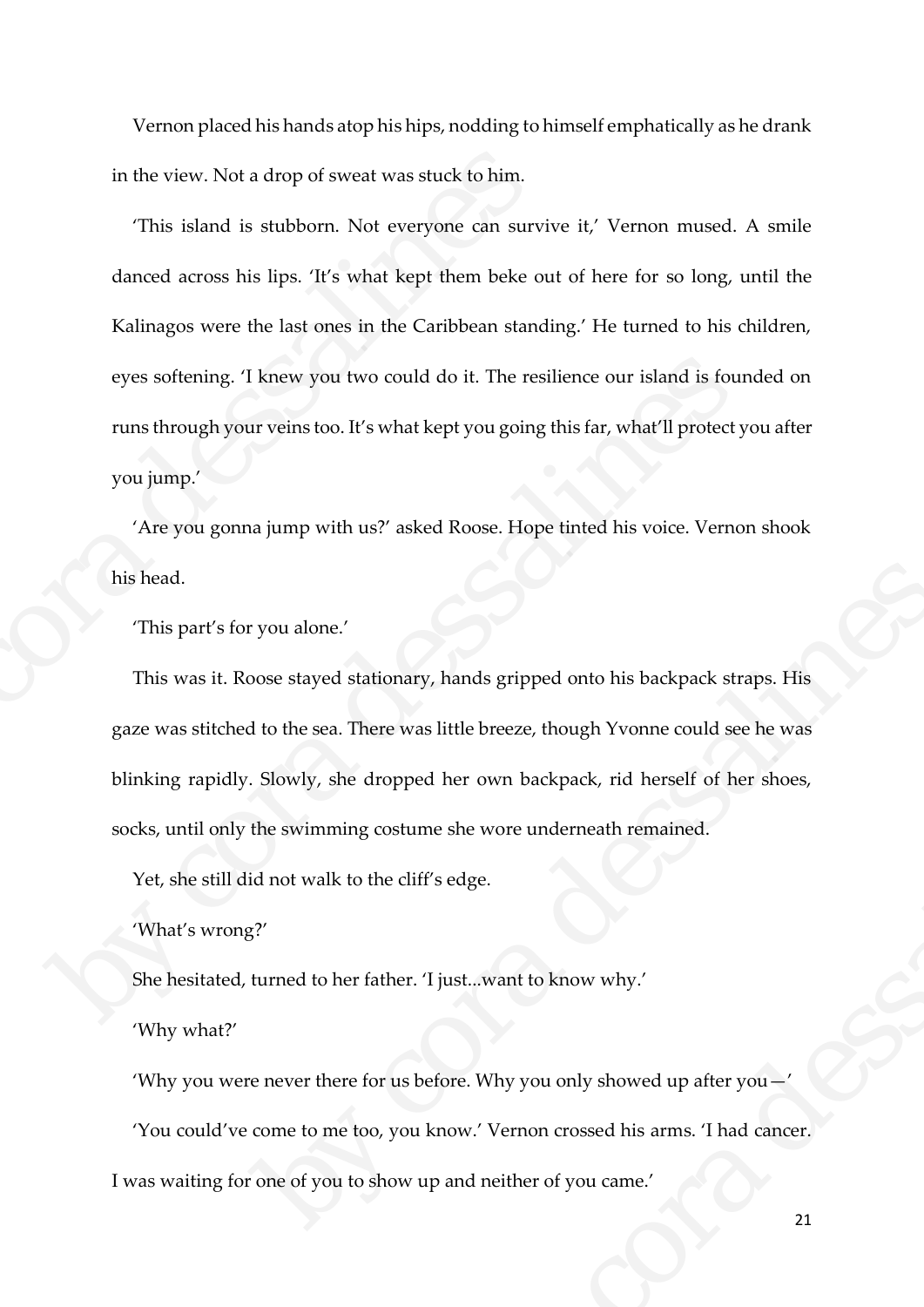Yvonne spoke above Roose's exasperated sigh. 'I didn't come because I was...' Say it, thought Yvonne. 'I was punishing you for never being there the way we needed you to be.'

That was the truth, one she would have to live with for the rest of her life. She had known he was dying. One of her cousins had said Vernon wanted to see her and Roose. Instead, she let the cancer ravage his organs, knowing how much it would've meant to her father if he could only see his children for just one time. Could she have saved him if she visited? Slowed down the cancer and made it disappear? It didn't matter now. Ironic, really, sentencing Vernon like that. In the end, he still got his way. In the end, it was her who got punished. it, thought Yvonne. 'I was punishing you for never by you to be.'<br>That was the truth, one she would have to live with known he was dying. One of her cousins had said Roose. Instead, she let the cancer ravage his organs, k Roose. Instead, she let the cancer ravage his organs, knowing how much it wo<br>meant to her father if he could only see his children for just one time. Could sh<br>saved him if she visited? Slowed down the cancer and made it di

Vernon nodded solemnly. He understood, at least. He didn't blame her. 'And you?' He gestured at Roose, who shifted away.

'You...never made me feel like I could.'

Vernon's lips puffed out as he sighed. He let his arms fall to his sides, taking a few beats to absorb the ocean view before he spoke again.

'I was an angry man,' he began slowly. 'Angry at the world, and my place in it. When I was alive, it was easy to blame other people. And, truth be told, I was scared to try hard in case I failed. If I had taken that responsibility, then it would mean I didn't have the world to blame anymore. Just myself.' ber who got punished.<br>
d solemnly. He understood, at least. He didn't blame her. 'And you?'<br>
oose, who shifted away.<br>
hade me feel like I could.'<br>
puffed out as he sighed. He let his arms fall to his sides, taking a few<br>
h He let his arms fall to his sides, taking a few<br>poke again.<br>y. 'Angry at the world, and my place in it.<br>her people. And, truth be told, I was scared<br>a that responsibility, then it would mean I<br>Just myself.'<br>d. 'And you did

Roose's eyes were tethered to the ground. 'And you didn't want to handle the guilt of your failure.' He was speaking to himself as much as he was to his father. Vernon said nothing.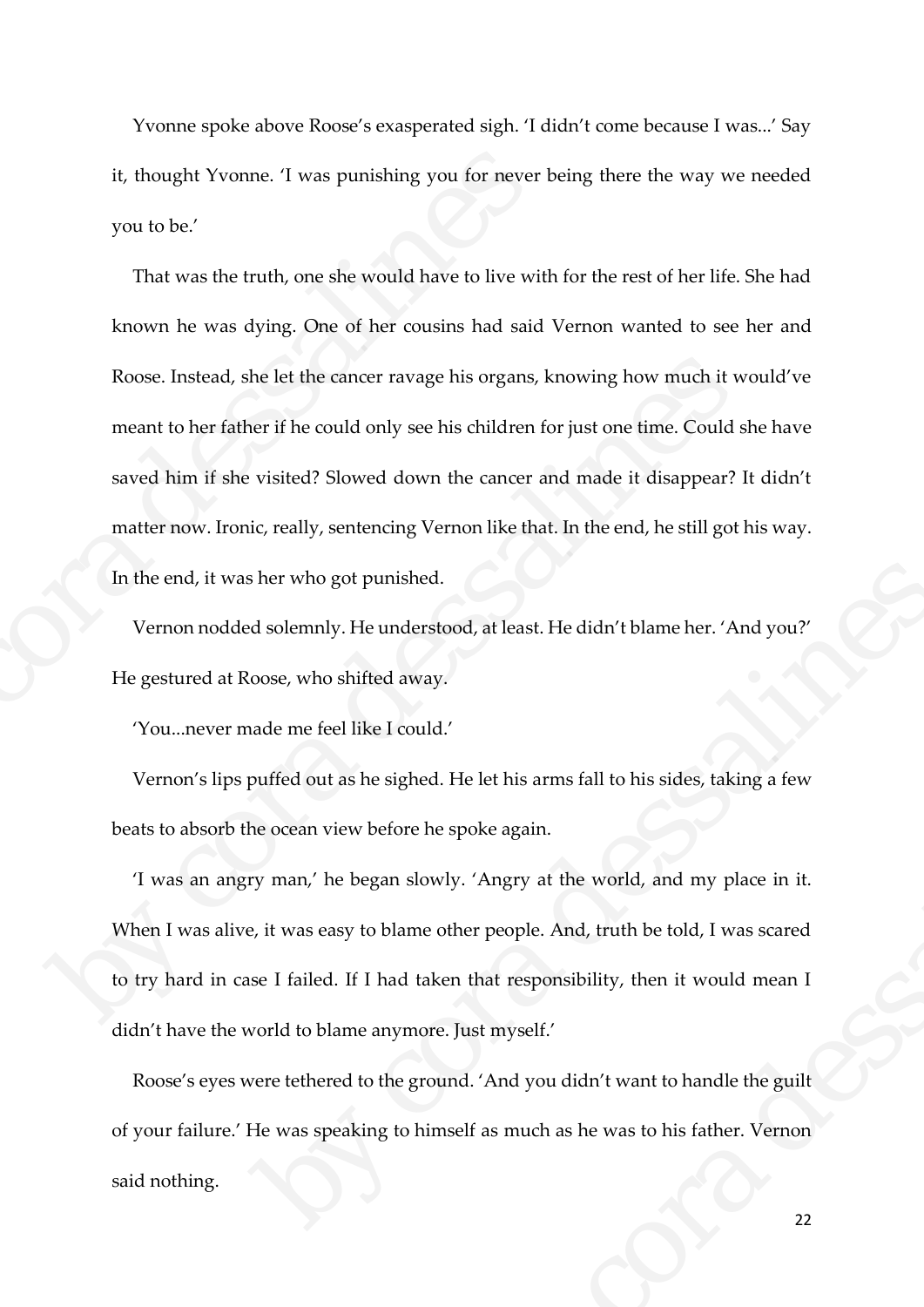'This is too little too late.'

'I know.'

Yvonne walked to the cliff's edge, stopping when her father called out her name. She turned.

'For what it's worth,' he said, 'I am sorry.'

Yvonne nodded. 'I forgive you.'

She meant that. There was nothing to be done about everything that had passed now. Despite all his failings, she still loved her father. Loved him for everything he could have been, had he tried hard enough.

'Are you coming?' she asked Roose.

'You go first.' He sat down. His eyes were red raw. 'I need a minute.'

Yvonne nodded, closed her eyes and inhaled deeply. In every step she took backwards, she was leaving the worst of the pain behind. She knew this wasn't fully over. But she was ready to heal, accept her new reality, close the distance she had set with all her family. Yvonne broke into a stride, the ground kissing her feet until it let her go. The wind carried her as she flew to meet the lake's open arms. It was waiting, and she was ready to be birthed anew. The state of the cliff's edge, stopping when<br>
She turned.<br>
Tor what it's worth,' he said, T am sorry.'<br>
Yvonne nodded. Tforgive you.'<br>
She meant that. There was nothing to be done abe<br>
now. Despite all his failings, she st Yvonne nodded. T forgive you.'<br>
She meant that. There was nothing to be done about everything that had prov. Despite all his failings, she still loved her father. Loved him for everyth could have been, had he tried hard en mg?' she asked Roose.<br>
He sat down. His eyes were red raw. T need a minute.'<br>
ed, closed her eyes and inhaled deeply. In every step she took<br>
was leaving the worst of the pain behind. She knew this wasn't fully<br>
steady to or the resultiv, close the distance she had set<br>tride, the ground kissing her feet until it let<br>o meet the lake's open arms. It was waiting,<br> $\begin{pmatrix} 1 & 0 \\ 0 & 1 \end{pmatrix}$